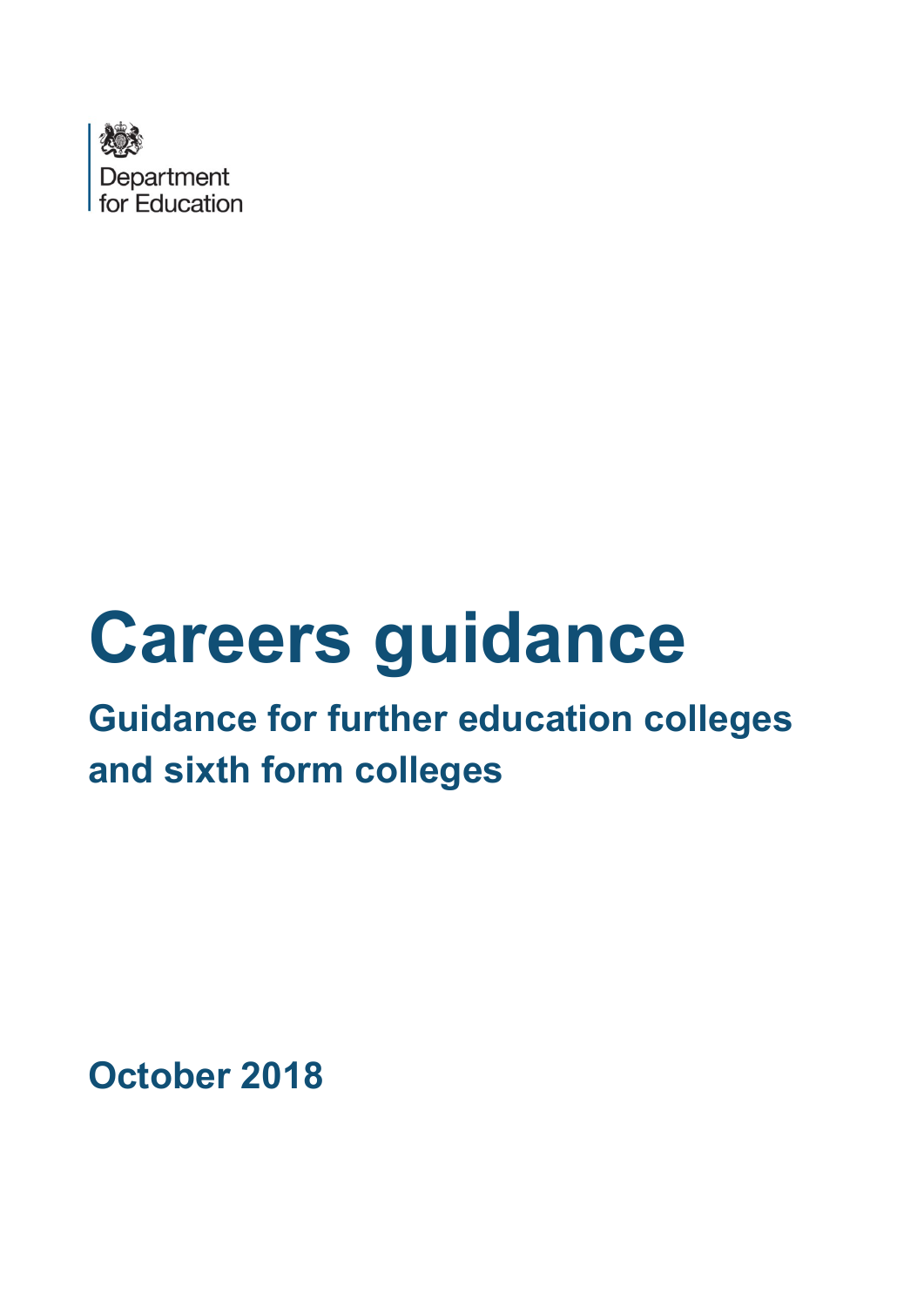# **Contents**

| Summary                                                                               | 3              |
|---------------------------------------------------------------------------------------|----------------|
| About this guidance                                                                   | 3              |
| Expiry or review date                                                                 | 3              |
| Who is this advice for?                                                               | 3              |
| Main points                                                                           | 4              |
| Compliance with the guidance                                                          | 6              |
| The Gatsby Benchmarks                                                                 | $\overline{7}$ |
| Requirements and expectations of colleges                                             | 11             |
| Support for colleges                                                                  | 11             |
| Meeting the Gatsby Benchmarks                                                         | 12             |
| Benchmark 1: A stable careers programme                                               | 12             |
| Benchmark 2: Learning from career and labour market information                       | 13             |
| Benchmark 3: Addressing the needs of each student                                     | 14             |
| Targeted support for vulnerable and disadvantaged young people                        | 15             |
| Information sharing                                                                   | 16             |
| Careers guidance for learners with special educational needs or disabilities          | 17             |
| Benchmark 4: Linking curriculum learning to careers                                   | 18             |
| Benchmark 5: Encounters with employers and employees                                  | 19             |
| Benchmark 6: Experiences of workplaces                                                | 20             |
| Benchmark 7: Encounters with further and higher education                             | 21             |
| Benchmark 8: Personal guidance                                                        | 21             |
| Working with The National Careers Service to deliver a high quality careers programme | 23             |
| <b>Further information</b>                                                            | 24             |
| Useful resources and external organisations                                           | 24             |
| Other relevant departmental advice and statutory guidance                             | 26             |
| Other departmental resources                                                          | 26             |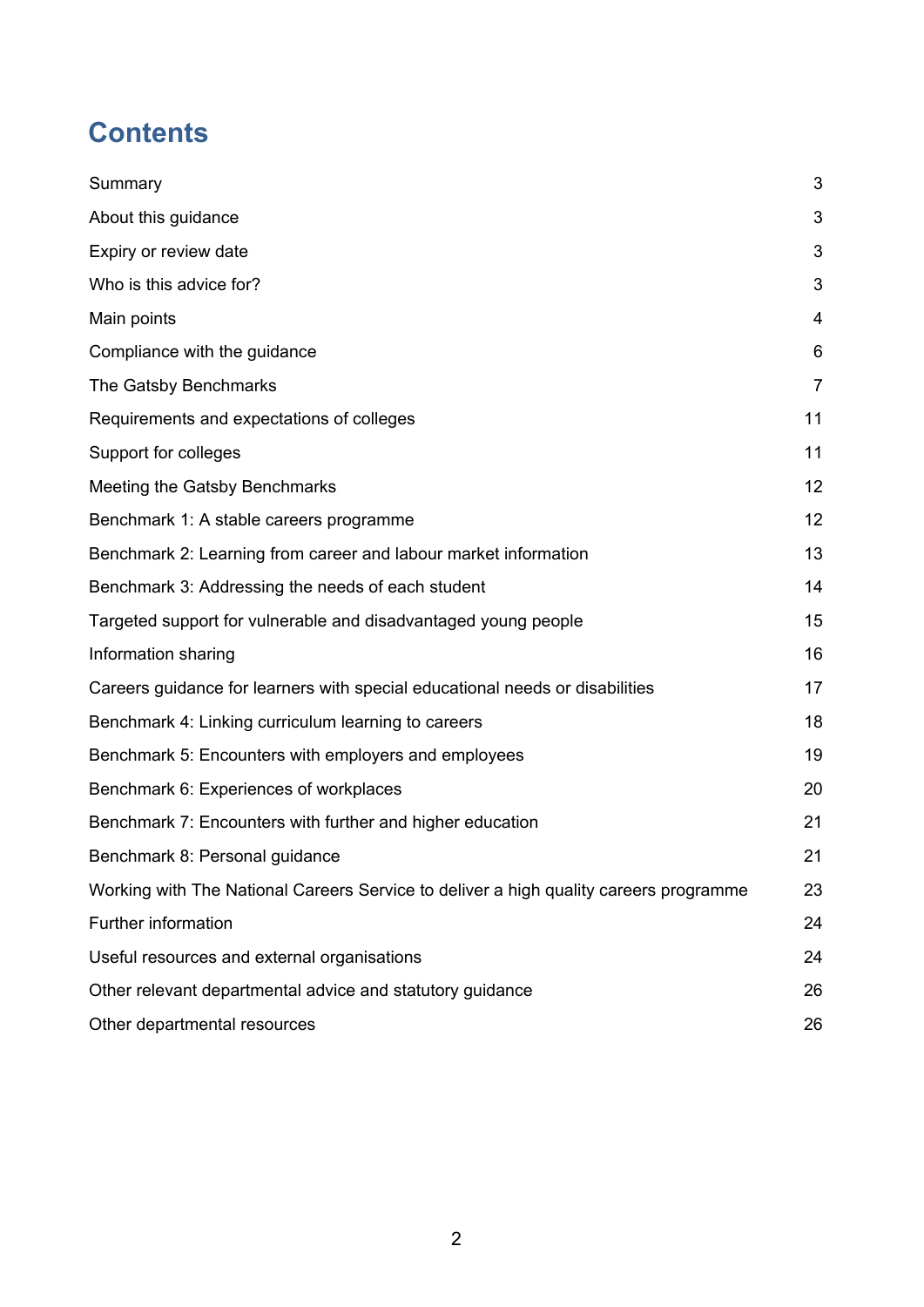### <span id="page-2-0"></span>**Summary**

#### <span id="page-2-1"></span>**About this guidance**

All further education (FE) colleges and sixth form colleges in England are subject to a requirement to secure access to independent<sup>[1](#page-2-4)</sup> careers quidance.<sup>[2](#page-2-5)</sup> This forms part of FE college and sixth form college funding agreements. Colleges also have a legal requirement to provide all college learners with guidance materials and a wide range of up-to-date reference materials relating to careers education and career opportunities. $^3$  $^3$ 

The DfE has also published [statutory guidance](https://www.gov.uk/government/publications/careers-guidance-provision-for-young-people-in-schools) for schools on careers guidance, which can be used by colleges to review support for 14- to 16-year-old learners. The use of the word 'college' in this guidance refers to both further education and sixth form colleges.

#### <span id="page-2-2"></span>**Expiry or review date**

This guidance replaces the version issued in February 2018. The guidance will be reviewed annually and updated if necessary.

#### <span id="page-2-3"></span>**Who is this advice for?**

This guidance is for all FE colleges and sixth form colleges in England and applies to:

- All learners in colleges up to and including the age of 18;
- 19- to 25-year-olds with a current Education, Health and Care (EHC) Plan in place under section 37 of the Children and Families Act 2014.

We encourage other providers<sup>[4](#page-2-7)</sup> of post-16 education and training, including independent learning providers, to follow this guidance as a statement of good practice.

<span id="page-2-4"></span> <sup>1</sup> Independent is defined as external to the college. External sources of careers support could include employer visits, mentoring, website, telephone and helpline access and personal guidance provided externally to the college. Taken together, the external sources must include information on the range of education and training options, including apprenticeships. Personal guidance does not have to be external – it can be delivered by college staff, if trained. Where this advice or any other element of the careers programme is internal, it must be supplemented by external sources of support to ensure compliance with the requirement in funding agreements.

<span id="page-2-5"></span><sup>&</sup>lt;sup>2</sup> Careers guidance is understood in this document to be the full range of activity delivered under the eight Gatsby Benchmarks

<span id="page-2-6"></span><sup>&</sup>lt;sup>3</sup> Section 45 of the Education Act 1997

<span id="page-2-7"></span><sup>4</sup> Other providers should check their grant funding agreements for any requirements which relate to the provision of careers guidance.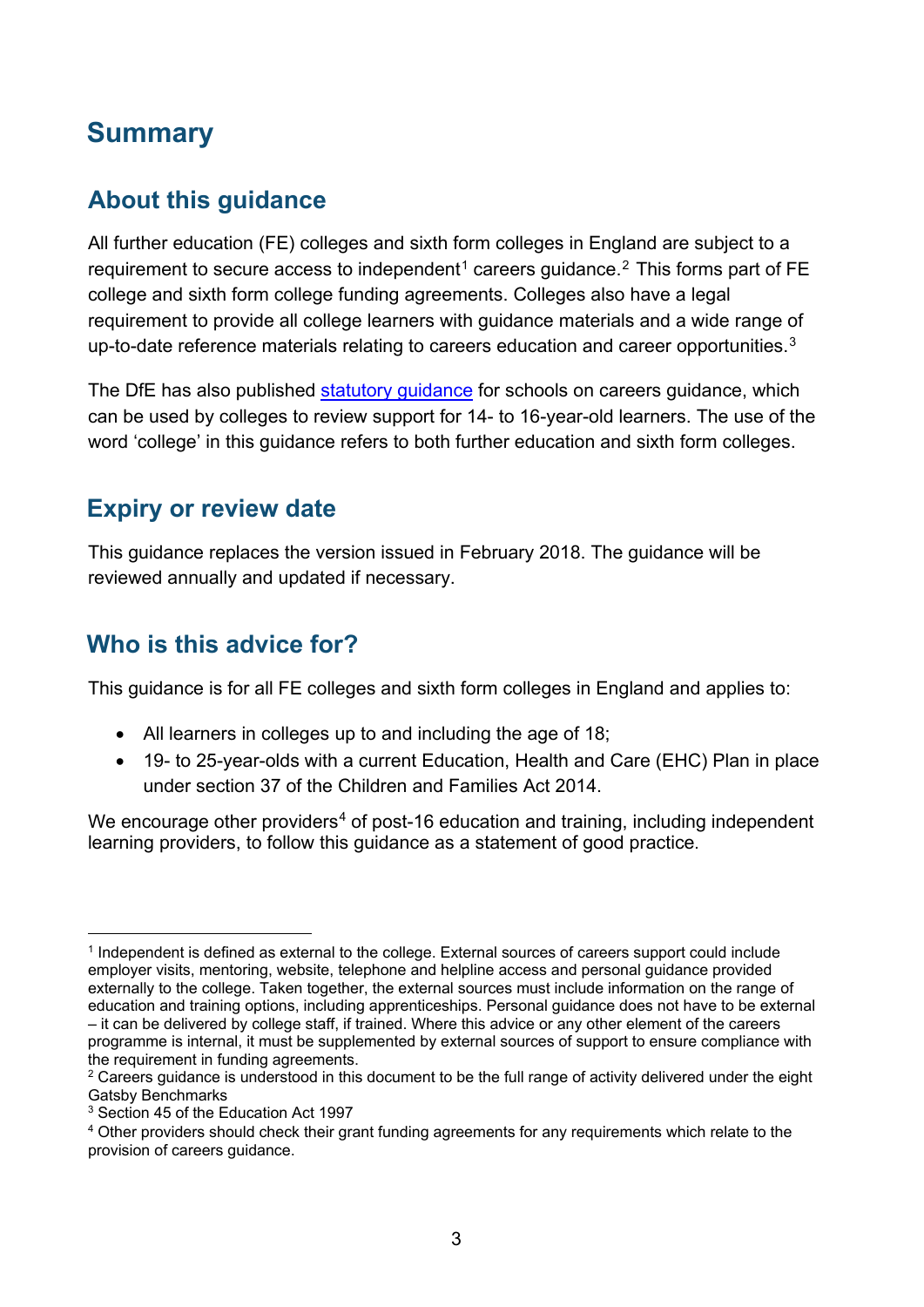#### <span id="page-3-0"></span>**Main points**

- Government's reforms set out in the Post 16-Skills Plan<sup>[5](#page-3-1)</sup> will help meet the needs of our growing and rapidly changing economy by raising the prestige of technical education. FE colleges will have a key role in delivering these reforms. There will be 15 high-quality routes to skilled employment which group together occupations where there are shared training requirements. New T level programmes will sit within each route. Alongside apprenticeships as our high quality work-based option, T levels will form the basis of our new technical education offer.
- All 1[6](#page-3-2) to 19 study programmes $<sup>6</sup>$  should be focussed on progression to learning at the</sup> next level or to employment. In order to support this, learners will need access to high-quality support to make decisions about the next step that is right for them and to aspire to achieve their full potential. It is a requirement for 16- to 18-year-olds (and 19- to 25-year-olds with a current EHC Plan) in college to have access to independent careers guidance.
- Colleges are committed to improving the life chances of their learners and many already offer high quality careers programmes to meet their requirement. Evidence points to the need to go further. Too many learners leave learning as soon as they complete their first post-16 qualification. The FE Choices Survey<sup>[7](#page-3-3)</sup> asked learners about satisfaction with their course. The survey found that the element which has received the lowest satisfaction rating over the last four years was "advice learners had been given about what they could do after their course had finished". The percentage of learners giving a rating of 7 out of 10 or lower was 33% in 2015, 33% in 2016, 30% in 2017 and 32% in 2018.
- The Government's careers strategy<sup>8</sup>, published on 4 December 2017, sets out a longterm plan to build a world-class careers system that will help young people and adults choose the career that is right for them. This guidance expands on the measures set out in the strategy: to make sure that all young people get a programme of advice and guidance that is stable, structured and delivered by individuals with the right skills and experience.
- To achieve this aim, the careers strategy sets out that every college should use the Gatsby Charitable Foundation's Benchmarks $9$  to develop and improve their careers

<span id="page-3-1"></span> <sup>5</sup>https://www.gov.uk/government/publications/post-16-skills-plan-and-independent-report-on-technicaleducation

<span id="page-3-2"></span><sup>&</sup>lt;sup>6</sup> All ESFA funded education for 16 to 19 year olds should be delivered as a study programme which combines qualifications and other activities, and which is tailored to each student's prior attainment and career goals. 16 to 19 study programmes are also relevant to 20 to 25 year olds with an education, health and care plan

<span id="page-3-3"></span><sup>7</sup> <https://www.gov.uk/government/collections/fe-choices>

<span id="page-3-4"></span><sup>8</sup> [https://www.gov.uk/government/publications/careers-strategy-making-the-most-of-everyones-skills-and](https://www.gov.uk/government/publications/careers-strategy-making-the-most-of-everyones-skills-and-talents)[talents](https://www.gov.uk/government/publications/careers-strategy-making-the-most-of-everyones-skills-and-talents)

<span id="page-3-5"></span> $\sqrt[9]{9}$  Gatsby Charitable Foundation (2014) Good Career Guidance. London: Gatsby Charitable Foundation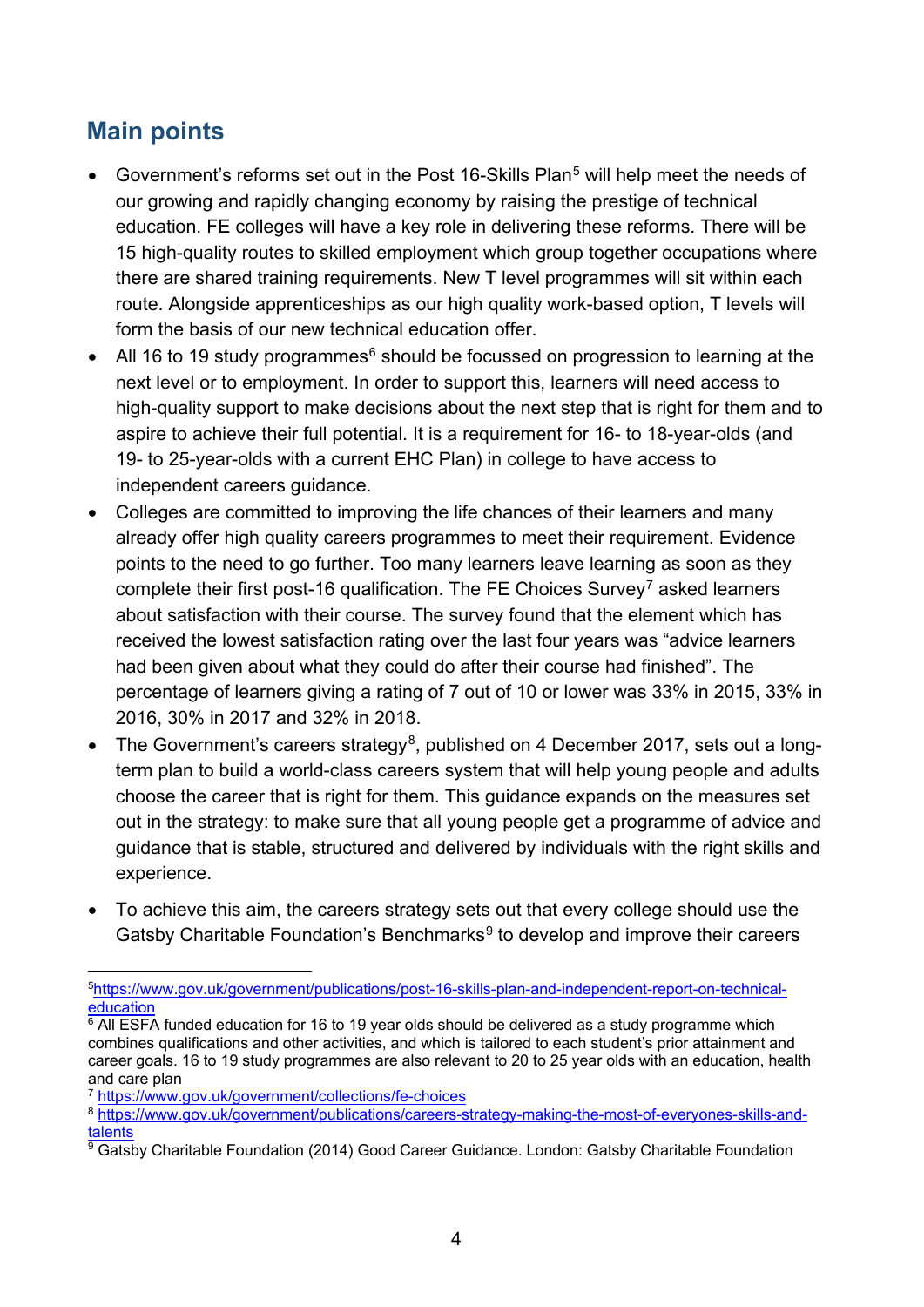provision. This guidance has been restructured around the Benchmarks with information on what colleges need to do to meet each one. Gatsby's original study was focussed on careers guidance in secondary schools but the report was clear that the principles set out in the Benchmarks apply to colleges too. Gatsby has worked with colleges to review the applicability of the Benchmarks for learners following post-16 programmes, and a small number of revisions have been made to the criteria to ensure they are appropriate.[10](#page-4-0)

- The Gatsby Benchmarks are not a statutory framework but by adopting them, colleges can be confident that they are complying with the careers guidance requirements set out in their funding agreement.
- The Benchmarks go further by defining all of the elements of an excellent careers programme, based on the best national and international research. Government recognises that the work needed to meet all eight Benchmarks will vary for each college. Government's expectation is that colleges begin to work towards the Benchmarks now and meet them by the end of 2020. An online self-evaluation tool, Compass<sup>[11](#page-4-1)</sup> is available for colleges to assess how their careers support compares against the Gatsby Benchmarks and the national average.
- The careers strategy explains that both co-ordinated external support and appropriately skilled and experienced careers leadership in the college are important to meet the Benchmarks. This guidance explains what support will be made available to colleges between now and 2020.
- The Careers & Enterprise Company will provide external support to colleges. The Company supports and coordinates collaboration between employers, schools, colleges, Local Enterprise Partnerships and careers and enterprise organisations to create high impact careers and enterprise support to young people (aged 11-18). The Company's initial focus has been on employer engagement, based on evidence of giving young people more opportunities to connect with employers of all sizes, and from all sectors. These encounters will inspire learners and allow them to learn about what work is like, or what it takes to be successful in the workforce. The careers strategy confirmed that the Careers & Enterprise Company will take on a more ambitious role building on their progress to date, offering all colleges an Enterprise Adviser by 2020. The Careers & Enterprise Company will also offer further support across and helping colleges in their responsibilities to meet all of the Gatsby Benchmarks. This will include the development of new resources, support for Careers Leaders and establishing 40 Careers Hubs.

 <sup>10</sup> [www.gatsby.org.uk/goodcareerguidance](http://www.gatsby.org.uk/goodcareerguidance)

<span id="page-4-1"></span><span id="page-4-0"></span><sup>11</sup> <https://www.careersandenterprise.co.uk/schools-colleges/compass-benchmark-tool>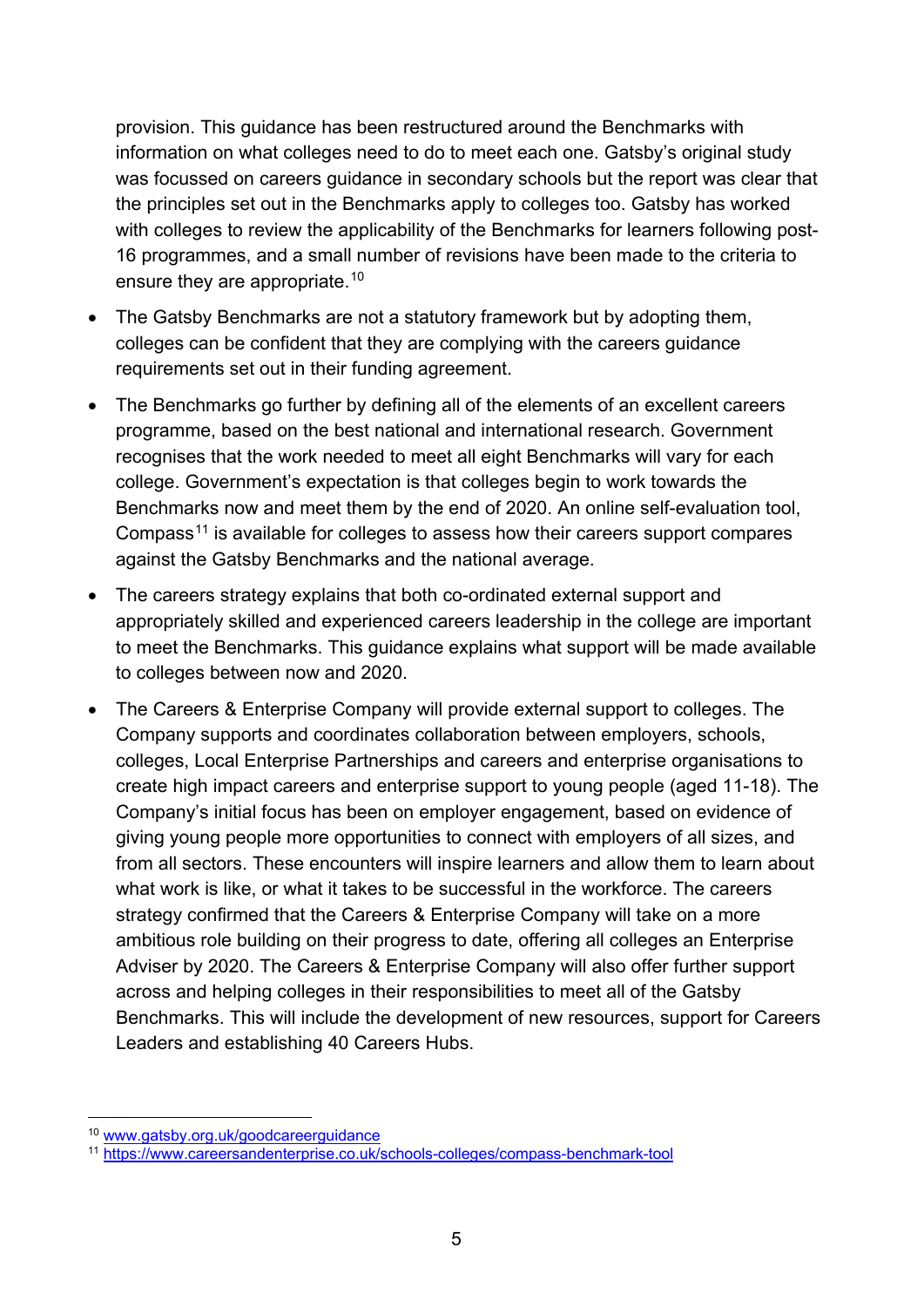- The careers strategy sets out that every college should have a Careers Leader who has the skills and commitment, and backing from their senior leadership team, to deliver the careers programme across all eight Gatsby Benchmarks. In larger colleges this might be a Careers Leadership team. Every college is expected to publish information about their careers programme, including the name of their Careers Leader. More information about the role and responsibilities of the Careers Leader is set out in a new guide, 'Understanding the role of the Careers Leader'.[12](#page-5-1)
- The way in which careers guidance will continue to be considered during Ofsted inspection is set out in Ofsted's Common Inspection Framework<sup>[13](#page-5-2)</sup> and the Ofsted FE and Skills Inspection Handbook.<sup>[14](#page-5-3)</sup> Ofsted is legally required to comment, in an inspection report, on the careers guidance provided to learners at colleges. This will apply to all 16- to-18-year-olds, and learners up to the age of 25 with an EHC Plan.<sup>[15](#page-5-4)</sup> While the statutory duty applies only to the inspection of colleges, inspectors will inspect and comment in similar fashion on careers advice on short and full inspections of all further education and skills providers as appropriate.
- A successful careers guidance programme will also be reflected in higher numbers of learners progressing to positive destinations such as apprenticeships, technical routes, higher education or employment. Destination measures provide clear and comparable information on the success of colleges in helping all of their learners follow a curriculum that offer them the best opportunity to continue in education or training. We publish 16-18 (KS5) education destinations in performance tables on gov.uk<sup>[16](#page-5-5)</sup>, meaning that they are becoming an established part of the accountability system.

#### <span id="page-5-0"></span>**Compliance with the guidance**

- Colleges are expected to comply with this guidance and this forms part of the conditions of grant funding. In the event of non-compliance it is open to the Education and Skills Funding Agency (ESFA) to take action in accordance with the provisions of its Grant agreement.
- We encourage the resolution of issues locally but it is open to individuals to complain about providers the ESFA fund if they have exhausted the college's own complaints process.

<span id="page-5-1"></span><sup>&</sup>lt;sup>12</sup> The Careers & Enterprise Company and Gatsby Charitable Foundation (2018) Understanding the Role of the Careers Leader. London: The Careers & Enterprise Company.

<span id="page-5-2"></span>[https://www.careersandenterprise.co.uk/sites/default/files/uploaded/careers\\_leaders\\_in\\_colleges\\_0.pdf](https://www.careersandenterprise.co.uk/sites/default/files/uploaded/careers_leaders_in_colleges_0.pdf) <sup>13</sup> [https://www.gov.uk/government/publications/common-inspection-framework-education-skills-and-early](https://www.gov.uk/government/publications/common-inspection-framework-education-skills-and-early-years-from-september-2015)[years-from-september-2015](https://www.gov.uk/government/publications/common-inspection-framework-education-skills-and-early-years-from-september-2015)

<span id="page-5-3"></span><sup>1</sup>[4https://www.gov.uk/government/uploads/system/uploads/attachment\\_data/file/667720/Further\\_education](https://www.gov.uk/government/uploads/system/uploads/attachment_data/file/667720/Further_education_and_skills_inspection_handbook_for_use_from_January_2018.pdf) and skills inspection handbook for use from January 2018.pdf

<span id="page-5-4"></span><sup>&</sup>lt;sup>15</sup> Section 125 of the Education and Inspections Act 2016 as amended by section 41 of the Technical and Further Education Act 2017

<span id="page-5-5"></span><sup>16</sup> <https://www.gov.uk/school-performance-tables>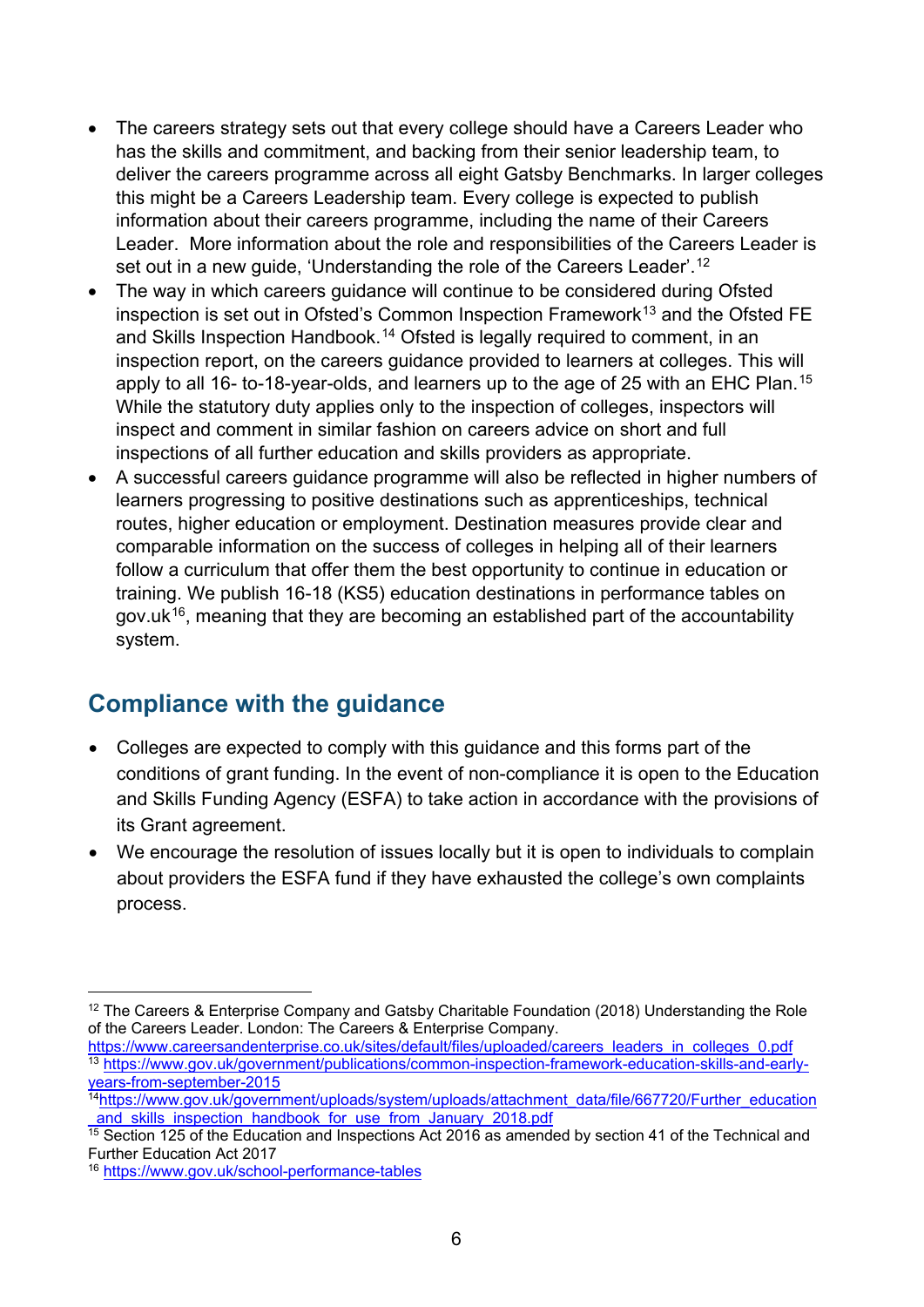## <span id="page-6-1"></span>**The Gatsby Benchmarks[17](#page-6-1)**

| 1. A stable<br>careers<br>programme                               | Every college should have an embedded<br>programme of career education and guidance that<br>is known and understood by learners, parents,<br>teachers, employers and other agencies.                                                                                         | Every college should have a stable, structured careers<br>programme that has the explicit backing of the senior<br>management team, and has an identified and appropriately<br>trained person responsible for it.<br>The careers programme should be published on the college's<br>website in a way that enables learners, parents, college staff and<br>employers to access and understand it.<br>The programme should be regularly evaluated with feedback<br>from learners, parents, college staff and employers as part of the<br>evaluation process. |
|-------------------------------------------------------------------|------------------------------------------------------------------------------------------------------------------------------------------------------------------------------------------------------------------------------------------------------------------------------|-----------------------------------------------------------------------------------------------------------------------------------------------------------------------------------------------------------------------------------------------------------------------------------------------------------------------------------------------------------------------------------------------------------------------------------------------------------------------------------------------------------------------------------------------------------|
| 2. Learning<br>from career<br>and labour<br>market<br>information | Every learner, and their parents (where<br>appropriate), should have access to good quality<br>information about future study options and labour<br>market opportunities. They will need the support of<br>an informed adviser to make best use of available<br>information. | During their study programme all learners should access and use<br>$\bullet$<br>information about career paths and the labour market to inform<br>their own decisions on study options.<br>Parents should be encouraged to access and use information<br>about labour markets and future study options to inform their<br>support to the learners in their care.                                                                                                                                                                                          |

<span id="page-6-0"></span> <sup>17</sup> Gatsby Charitable Foundation (2017) Good Career Guidance. Benchmarks for Young People in Colleges. London: Gatsby Charitable Foundation. <http://www.gatsby.org.uk/uploads/education/final-0099-gcg-college-booklet-a5-4pp-rgb-aw1.pdf>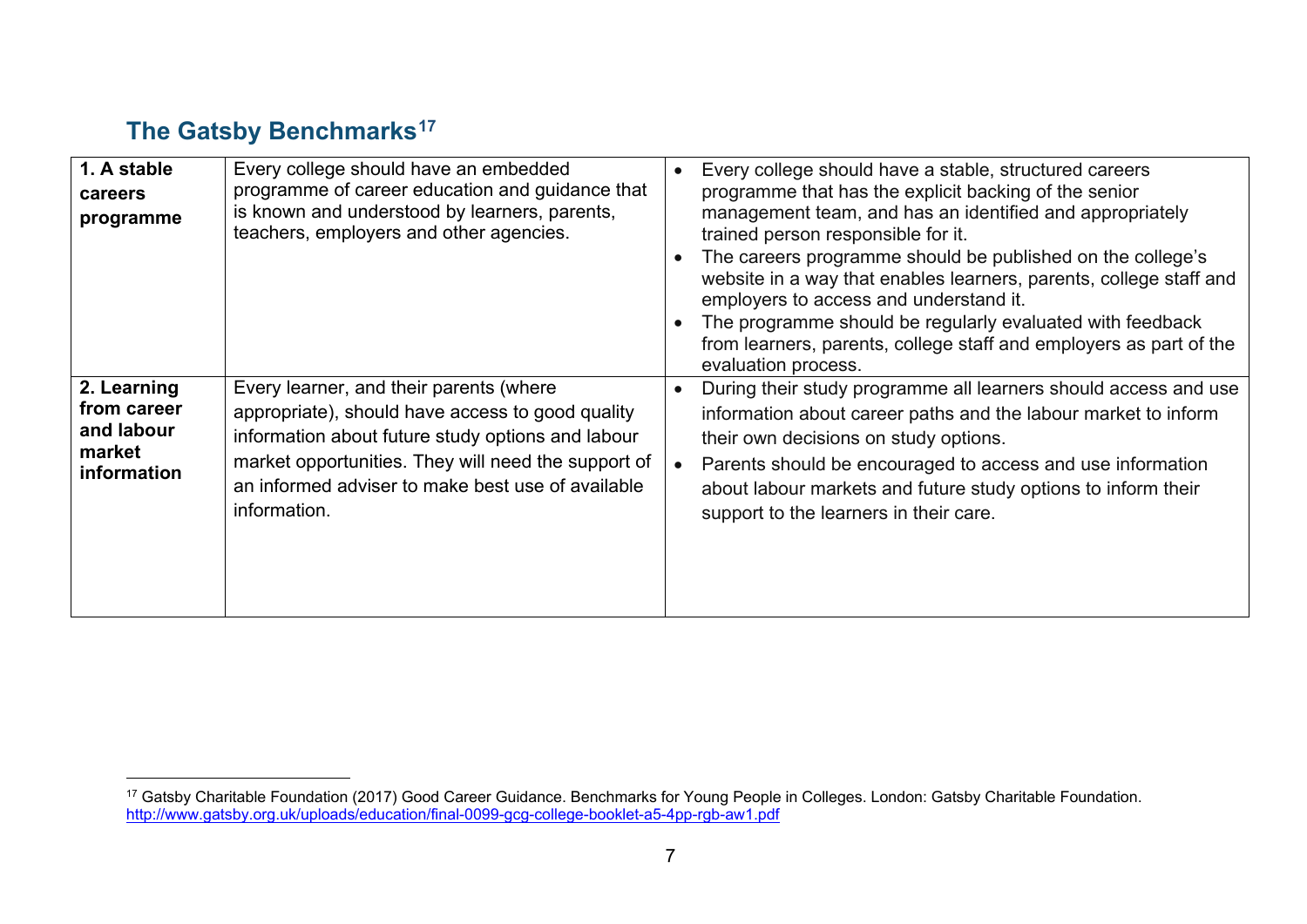| 3. Addressing<br>the needs of<br>each student      | Learners have different career guidance needs at<br>different stages. Opportunities for advice and<br>support need to be tailored to the needs of each<br>learner. A college's careers programme should<br>embed equality and diversity considerations<br>throughout.                                                                                                                 | $\bullet$<br>$\bullet$ | A college's careers programme should actively seek to challenge<br>stereotypical thinking and raise aspirations.<br>Colleges should keep systematic records of the individual advice<br>given to each learner, and subsequent agreed decisions.<br>The records of advice given should be integrated with those<br>given at the previous stage of the learner's education (including<br>their secondary school) where these are made available.<br>Records should begin to be kept from the first point of contact or<br>from the point of transition.<br>All learners should have access to these records to support their<br>career development. Colleges should collect and maintain<br>accurate data for each learner on their education, training or<br>employment destinations. |
|----------------------------------------------------|---------------------------------------------------------------------------------------------------------------------------------------------------------------------------------------------------------------------------------------------------------------------------------------------------------------------------------------------------------------------------------------|------------------------|--------------------------------------------------------------------------------------------------------------------------------------------------------------------------------------------------------------------------------------------------------------------------------------------------------------------------------------------------------------------------------------------------------------------------------------------------------------------------------------------------------------------------------------------------------------------------------------------------------------------------------------------------------------------------------------------------------------------------------------------------------------------------------------|
| 4. Linking<br>curriculum<br>learning to<br>careers | All subject staff should link curriculum learning with<br>careers, even on courses that are not specifically<br>occupation-led. For example, STEM subject staff<br>should highlight the relevance of STEM subjects<br>for a wide range of future career paths. Study<br>programmes should also reflect the importance of<br>maths and English as a key expectation from<br>employers. |                        | Throughout their programme of study (and by the end of their<br>course) every learner should have had the opportunity to<br>experience how their subjects help people gain entry to (and be<br>more effective workers within) a wide range of occupations.                                                                                                                                                                                                                                                                                                                                                                                                                                                                                                                           |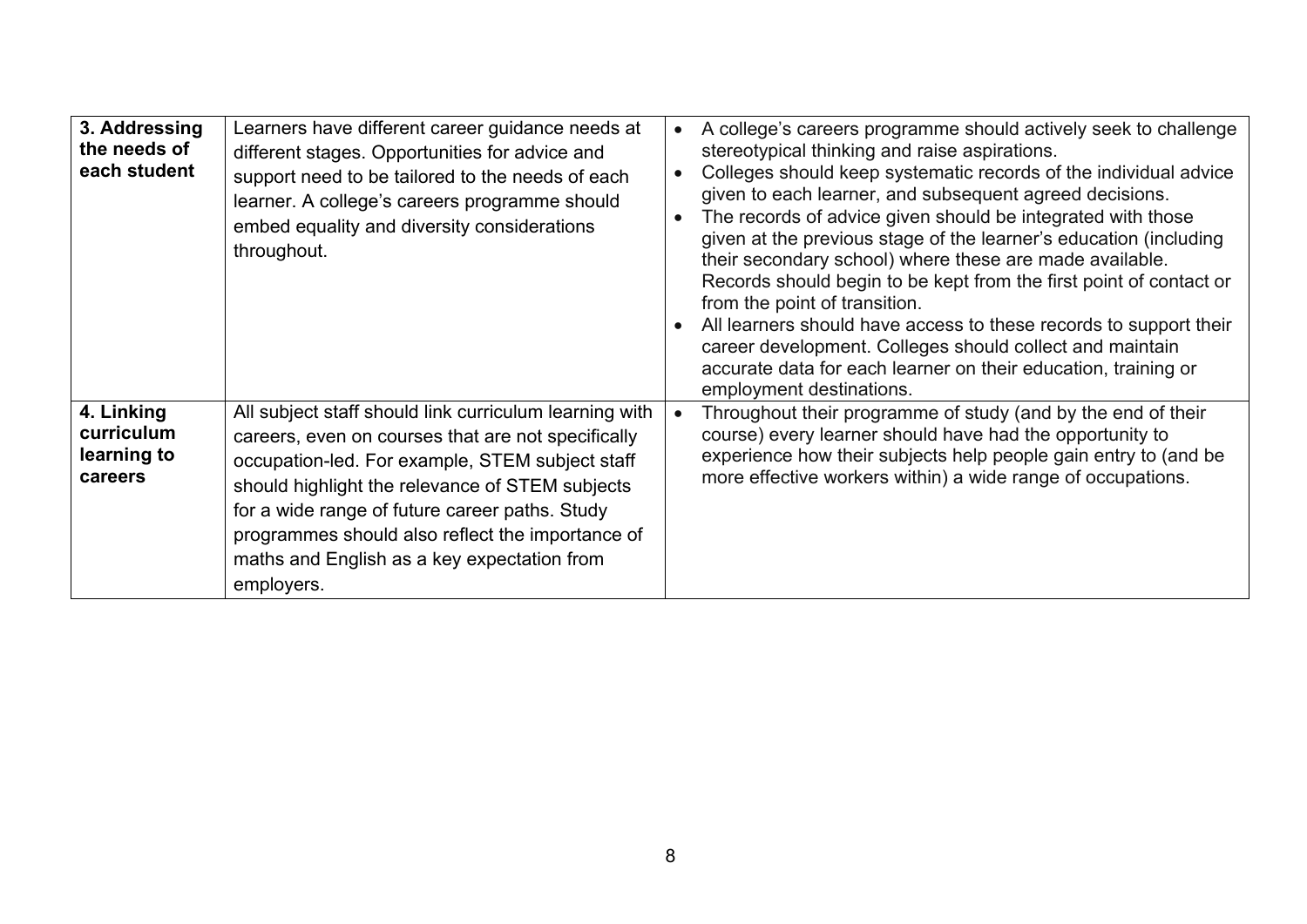| 5. Encounters<br>with employers<br>and employees | Every learner should have multiple opportunities to<br>learn from employers about work, employment and<br>the skills that are valued in the workplace. This can<br>be through a range of enrichment activities<br>including visiting speakers, mentoring and<br>enterprise schemes, and should include learners'<br>own part time employment where it exists. | Every year, alongside their study programme, learners should<br>participate in at least two meaningful encounters* with an<br>employer. At least one encounter should be delivered through<br>their curriculum area.<br>Colleges should record and take account of learners' own part-<br>time employment and the influence this has had on their<br>development.<br>*A 'meaningful encounter' is one in which the learner has an opportunity to learn<br>about what work is like or what it takes to be successful in the workplace. |
|--------------------------------------------------|---------------------------------------------------------------------------------------------------------------------------------------------------------------------------------------------------------------------------------------------------------------------------------------------------------------------------------------------------------------|---------------------------------------------------------------------------------------------------------------------------------------------------------------------------------------------------------------------------------------------------------------------------------------------------------------------------------------------------------------------------------------------------------------------------------------------------------------------------------------------------------------------------------------|
| <b>6. Experiences</b><br>of workplaces           | Every learner should have first-hand experiences<br>of the workplace through work visits, work<br>shadowing and/or work experience to help their<br>exploration of career opportunities, and expand<br>their networks.                                                                                                                                        | By the end of their study programme, every learner should have<br>had at least one experience of a workplace, additional to any<br>part-time jobs they may have.                                                                                                                                                                                                                                                                                                                                                                      |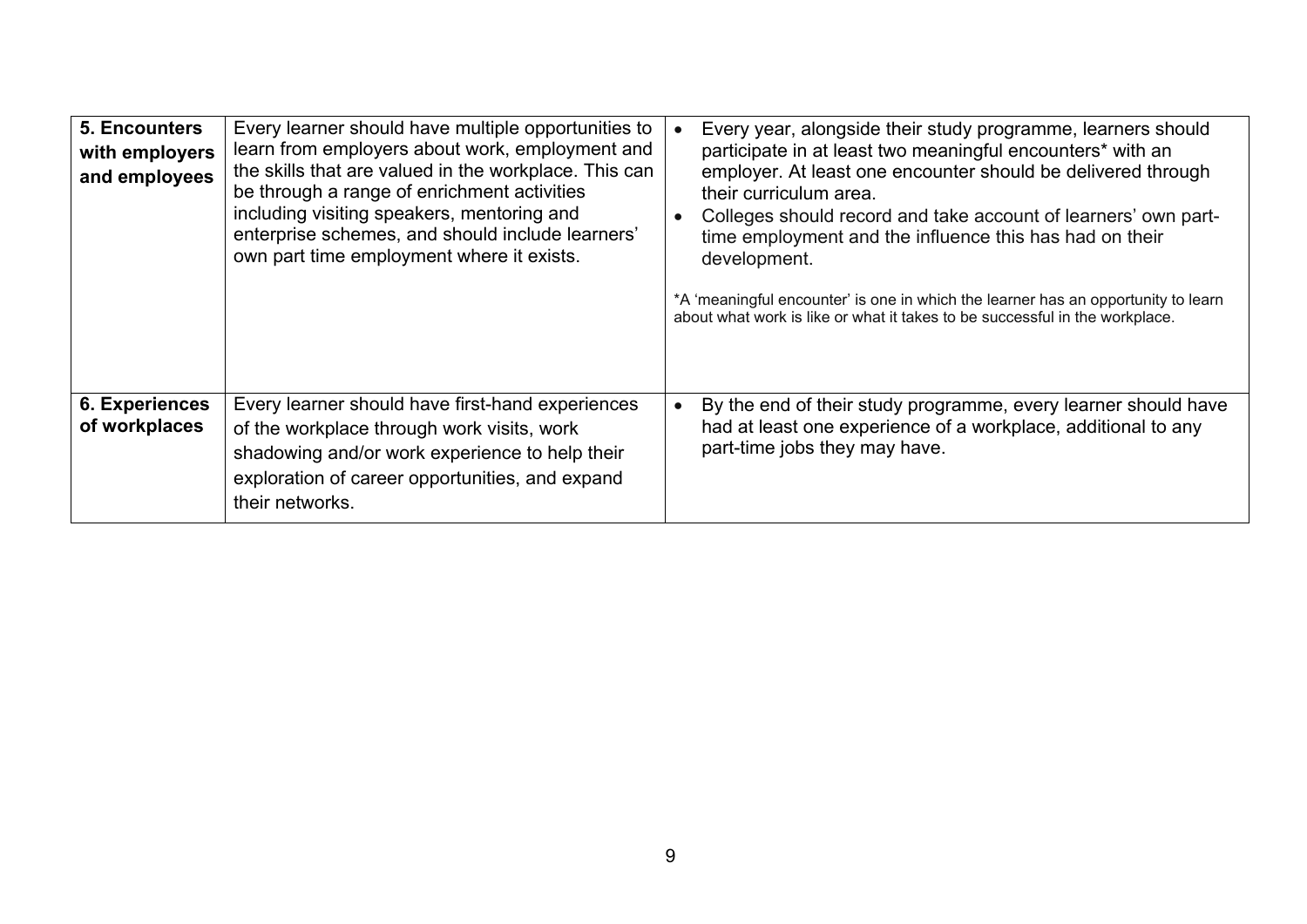| 7. Encounters<br>with further<br>and higher<br>education | All learners should understand the full range of<br>learning opportunities that are available to them.<br>This includes both academic and vocational routes<br>and learning in schools, colleges, universities and<br>in the workplace.                                                                                                                                                                                                                                                                                       | By the end of their programme of study, every learner should<br>$\bullet$<br>have had a meaningful encounter* with a range of providers of<br>learning and training that may form the next stage of their career.<br>This should include, as appropriate, further education colleges,<br>higher education and apprenticeship and training providers. This<br>should include the opportunity to meet both staff and learners.<br>*A 'meaningful encounter' is one in which the learner has an opportunity to explore |
|----------------------------------------------------------|-------------------------------------------------------------------------------------------------------------------------------------------------------------------------------------------------------------------------------------------------------------------------------------------------------------------------------------------------------------------------------------------------------------------------------------------------------------------------------------------------------------------------------|---------------------------------------------------------------------------------------------------------------------------------------------------------------------------------------------------------------------------------------------------------------------------------------------------------------------------------------------------------------------------------------------------------------------------------------------------------------------------------------------------------------------|
| 8. Personal<br>guidance                                  | Every learner should have opportunities for<br>guidance interviews with a career adviser, who<br>could be internal (a member of college staff) or<br>external, provided they are trained to an<br>appropriate level*. These should be available for all<br>learners whenever significant study or career<br>choices are being made. They should be expected<br>for all learners but should be timed to meet<br>individual needs.<br>* The college should ensure that access to a level 6 adviser<br>is available when needed. | what it is like to learn in that environment.<br>Every learner should have at least one such interview by the end<br>$\bullet$<br>of their study programme.                                                                                                                                                                                                                                                                                                                                                         |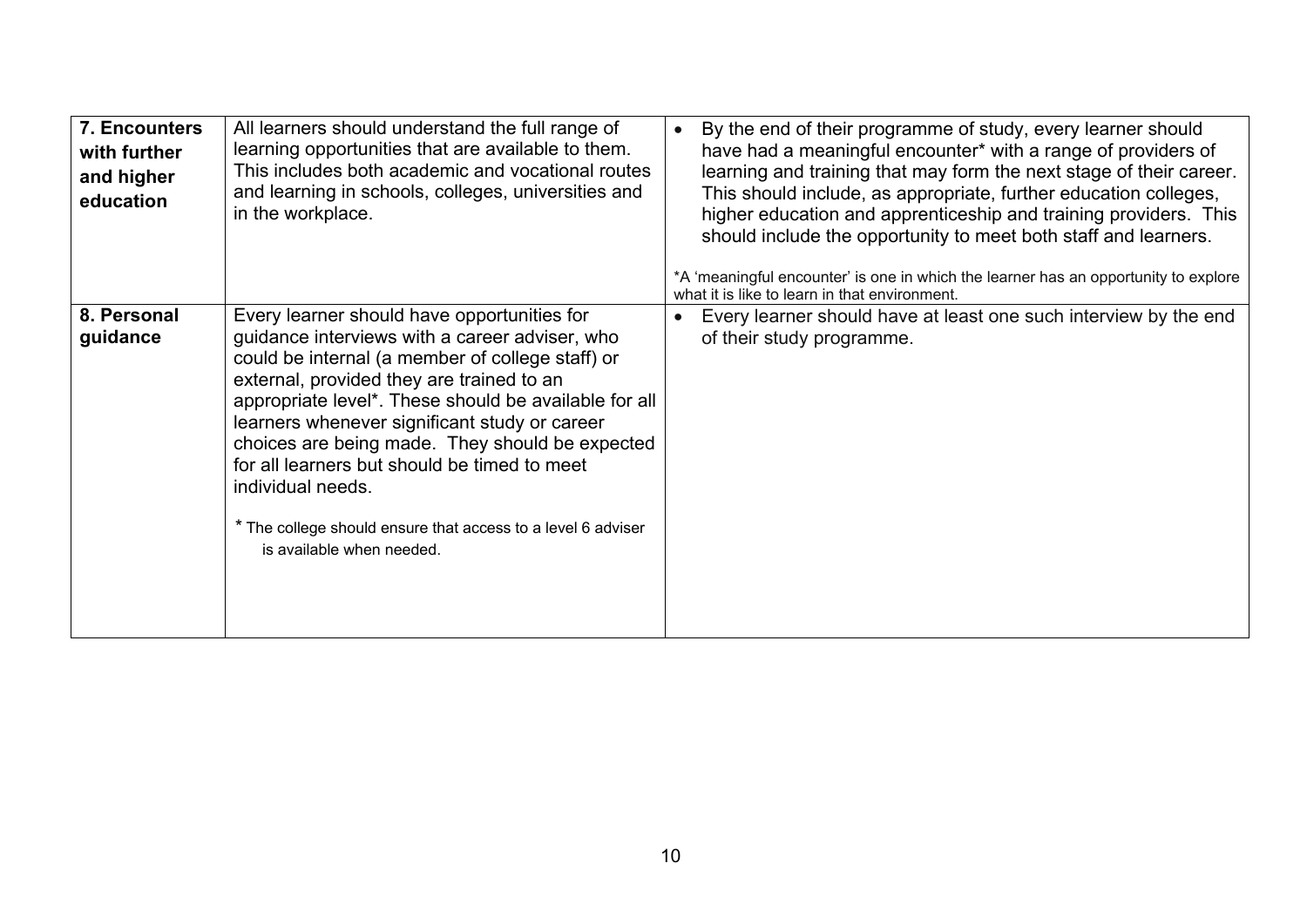# <span id="page-10-0"></span>**Requirements and expectations of colleges**

| <b>Timing</b>                                                                                                                         | <b>Action</b>                                                                                                                                                                                                                                                                                                                                                                                                                                                  |
|---------------------------------------------------------------------------------------------------------------------------------------|----------------------------------------------------------------------------------------------------------------------------------------------------------------------------------------------------------------------------------------------------------------------------------------------------------------------------------------------------------------------------------------------------------------------------------------------------------------|
| Ongoing<br>(requirement was introduced in<br>September 2013 through FE college<br>and sixth form college grant funding<br>agreements) | Every college must ensure that 16- to-18-year-olds and<br>19- to- 25-year-olds with an EHC Plan are provided with<br>independent careers guidance                                                                                                                                                                                                                                                                                                              |
| From January 2018 to end 2020                                                                                                         | Every college should begin using the Gatsby<br>$\bullet$<br>Benchmarks to improve careers provision now, and meet<br>them by the end of 2020.<br>For the employer encounters Benchmark, every college<br>$\bullet$<br>should begin to offer every learner at least two<br>meaningful encounters with an employer each year and<br>should meet this in full by the end of 2020. At least one<br>encounter should be related to the learners' field of<br>study. |
| From September 2018                                                                                                                   | Every college should appoint a named person to the role<br>$\bullet$<br>of Careers Leader to lead the careers programme<br>Every college should publish the careers programme on<br>$\bullet$<br>the college's website in a way that enables learners,<br>parents, college staff and employers to access and<br>understand it.                                                                                                                                 |

# <span id="page-10-1"></span>**Support for colleges**

| <b>Timing</b>        | <b>Action</b>                                                                                                   |
|----------------------|-----------------------------------------------------------------------------------------------------------------|
| From September 2018  | The Careers & Enterprise Company will take on a<br>$\bullet$<br>broader role across all the Gatsby Benchmarks   |
| During 2018 and 2019 | The Careers & Enterprise Company will provide tools to<br>$\bullet$<br>help colleges meet the Gatsby Benchmarks |
| During 2018 and 2019 | Careers Leaders training funded for 1,300 schools and<br>colleges                                               |
| By end 2020          | All colleges will have access to an Enterprise Adviser.                                                         |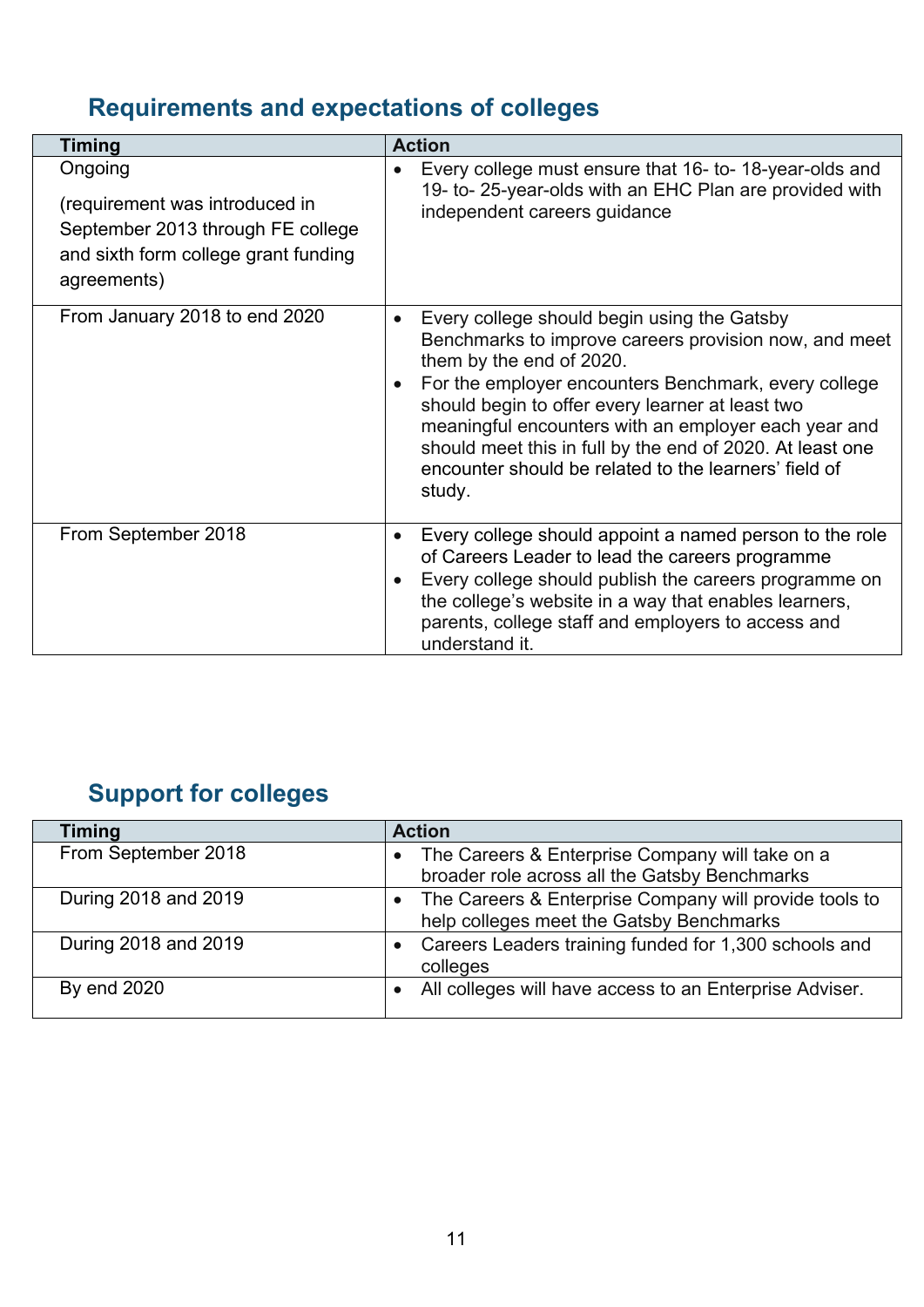#### <span id="page-11-0"></span>**Meeting the Gatsby Benchmarks**

#### <span id="page-11-1"></span>**Benchmark 1: A stable careers programme**

- 1. Every college should have their own structured careers and enterprise programme in place that meets the requirements of the other seven Benchmarks, showing how they come together into a coherent strategy that is embedded in college structures.
- 2. The presence of a named individual in each college with appropriate skills and experience (a Careers Leader) is important to ensure the leadership and coordination of a high quality careers programme. The role is distinct from the college careers services which will typically provide personal guidance to students as well as other forms of career support. The Careers Leader may be a teaching or non-teaching member of staff but should have influence across the college and buy-in from the Governors and Senior Leadership team. From September 2018, every college should appoint a named person to this role. The Careers & Enterprise Company has published a guide, 'Understanding the role of the Careers Leader'. [18](#page-11-2) The guide explains what careers leadership in colleges looks like and is based on extensive research and consultation with colleges and key stakeholders. It describes the responsibilities of the Careers Leader role and provides helpful resources.
- 3. Government expects colleges to publish information about their careers programme on their website so that it is known and understood by learners, parents/carers, college staff, governors and employers. The college should invite feedback from these groups as part of a regular evaluation of the careers programme. The information should include the name and contact details of the Careers Leader and demonstrate how the college is responding to meeting the Gatsby Benchmarks.
- 4. The Careers & Enterprise Company has built a national network of Enterprise Coordinators co-funded with the Local Enterprise Partnerships (LEPs). Enterprise Coordinators are trained people who work with college leadership teams to build careers and employer engagement plans. In addition, each college is supported by an Enterprise Adviser – a senior volunteer from business – who helps unlock relationships with other local businesses<sup>[19](#page-11-3)</sup>. The Enterprise Adviser Network is now operating in over half of schools and colleges and all colleges will have access to an Enterprise Adviser by 2020.
- 5. The Government requires all FE colleges to hold the matrix Standard if they are in receipt of funding from the Education and Skills Funding Agency (ESFA) Adult Education Budget. The matrix Standard is a national quality standard that helps organisations to assess, measure and improve the management and delivery of their information, advice and/or guidance services. The matrix Standard focuses on

<span id="page-11-3"></span><span id="page-11-2"></span><sup>18</sup> [https://www.careersandenterprise.co.uk/sites/default/files/uploaded/careers\\_leaders\\_in\\_colleges.pdf](https://www.careersandenterprise.co.uk/sites/default/files/uploaded/careers_leaders_in_colleges.pdf)  $19$  Information about how to sign up to the Enterprise Adviser Network is available at [https://www.careersandenterprise.co.uk/schools-colleges/sign-your-school.](https://www.careersandenterprise.co.uk/schools-colleges/sign-your-school)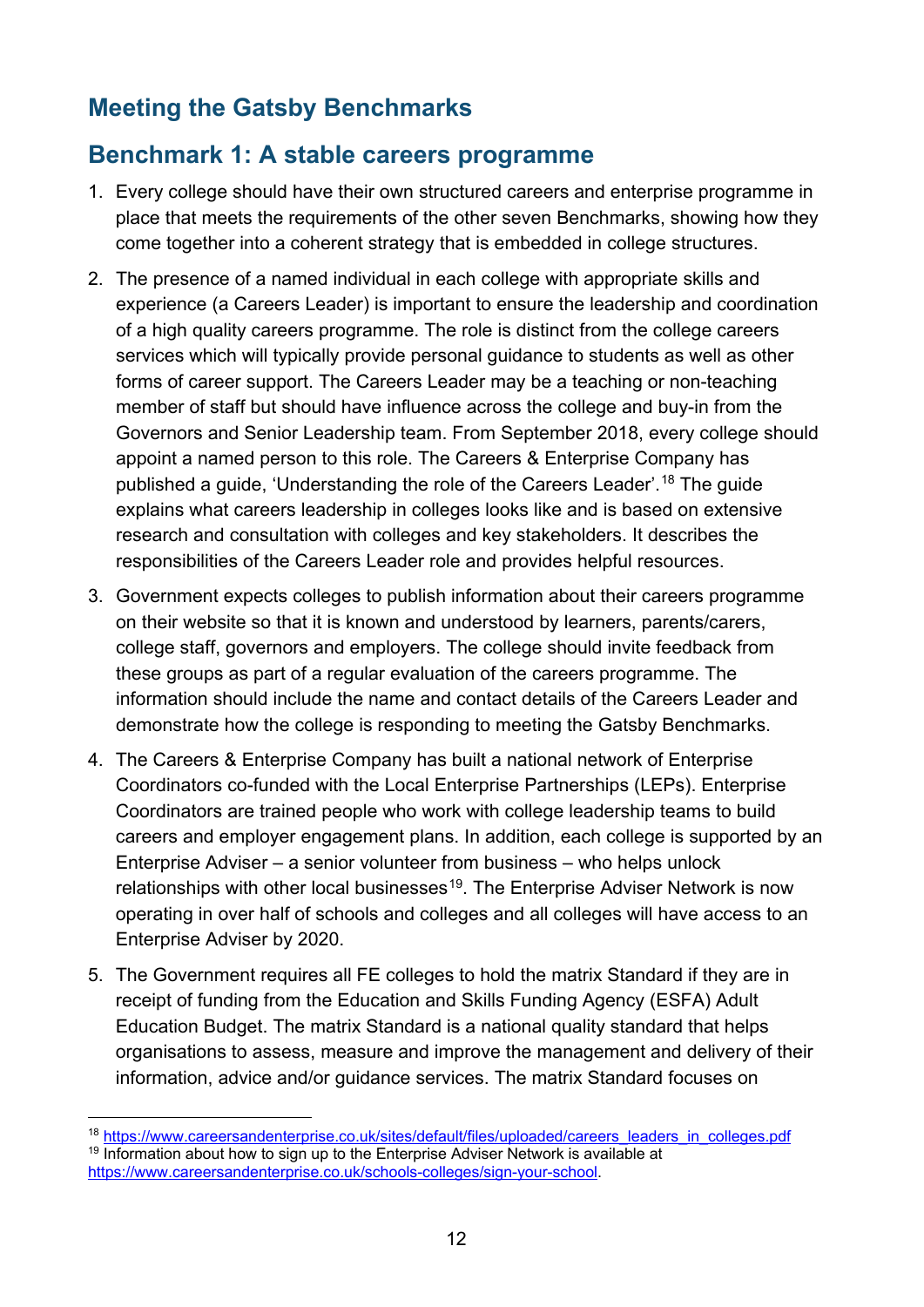leadership and management, how the college provides the service, the quality of delivery including how useful customers find the service and how the college evaluates and continuously develops the service. The matrix Standard is the unique quality assurance standard that informs the delivery of high quality information, advice and guidance to adults.

6. In addition, the Government strongly recommends that all colleges work towards the Quality in Careers Standard - the national quality award for careers education, information, advice and guidance.  $20$  The Standard has been aligned to the Gatsby Benchmarks and incorporates Compass into its processes, so that colleges achieving the Standard meet all eight Benchmarks. The Standard gives colleges the opportunity to gain formal accreditation of their careers programme for 16- to-18-year olds and 19- to- 25-year-olds with an Education, Health and Care Plan.

#### <span id="page-12-0"></span>**Benchmark 2: Learning from career and labour market information**

- 7. Every learner, their parents/carers (where appropriate), and advisers should have access to good quality information about future study options and labour market opportunities. The National Careers Service offers information and professional advice about education, training and work to adults and young people aged 13 years and over. Students 19 and over can access a local face to face and telephone service. Learners and their parents/carers can access support via a website<sup>21</sup>. helpline<sup>[22](#page-12-3)</sup> and web chat.
- 8. There is a significant mismatch between the careers that young people want to pursue and the opportunities available. Labour market information (LMI) can help young people and their parents/carers to understand the salaries and promotion opportunities for different jobs, and the volume and location of vacancies across different sectors. Colleges should make sure that, during their study, all learners have accessed and used information about career paths and the labour market to inform their decisions on study options. Colleges should explain the value of finding out about the labour market and support learners and their parents/carers (where appropriate) to access and understand this information.
- 9. LMI can be accessed from a range of sources. Government funds a high quality LMI service called LMI for All which is used by a number of providers, including the National Careers Service<sup>[23](#page-12-4)</sup>. In many areas, Local Enterprise Partnerships<sup>[24](#page-12-5)</sup> are

<span id="page-12-1"></span> <sup>20</sup> [http://www.qualityincareers.org.uk](http://www.qualityincareers.org.uk/)

<span id="page-12-2"></span><sup>21</sup> [https://nationalcareersservice.direct.gov.uk](https://nationalcareersservice.direct.gov.uk/)

<span id="page-12-3"></span><sup>22</sup> 0800 100 900

<span id="page-12-4"></span><sup>23</sup> <http://www.lmiforall.org.uk/>

<span id="page-12-5"></span><sup>&</sup>lt;sup>24</sup> Colleges can identify their Local Enterprise Partnership at [https://www.lepnetwork.net/the-network](https://www.lepnetwork.net/the-network-ofleps/)[ofleps/](https://www.lepnetwork.net/the-network-ofleps/) or<https://www.lepnetwork.net/find-your-nearest-lep/>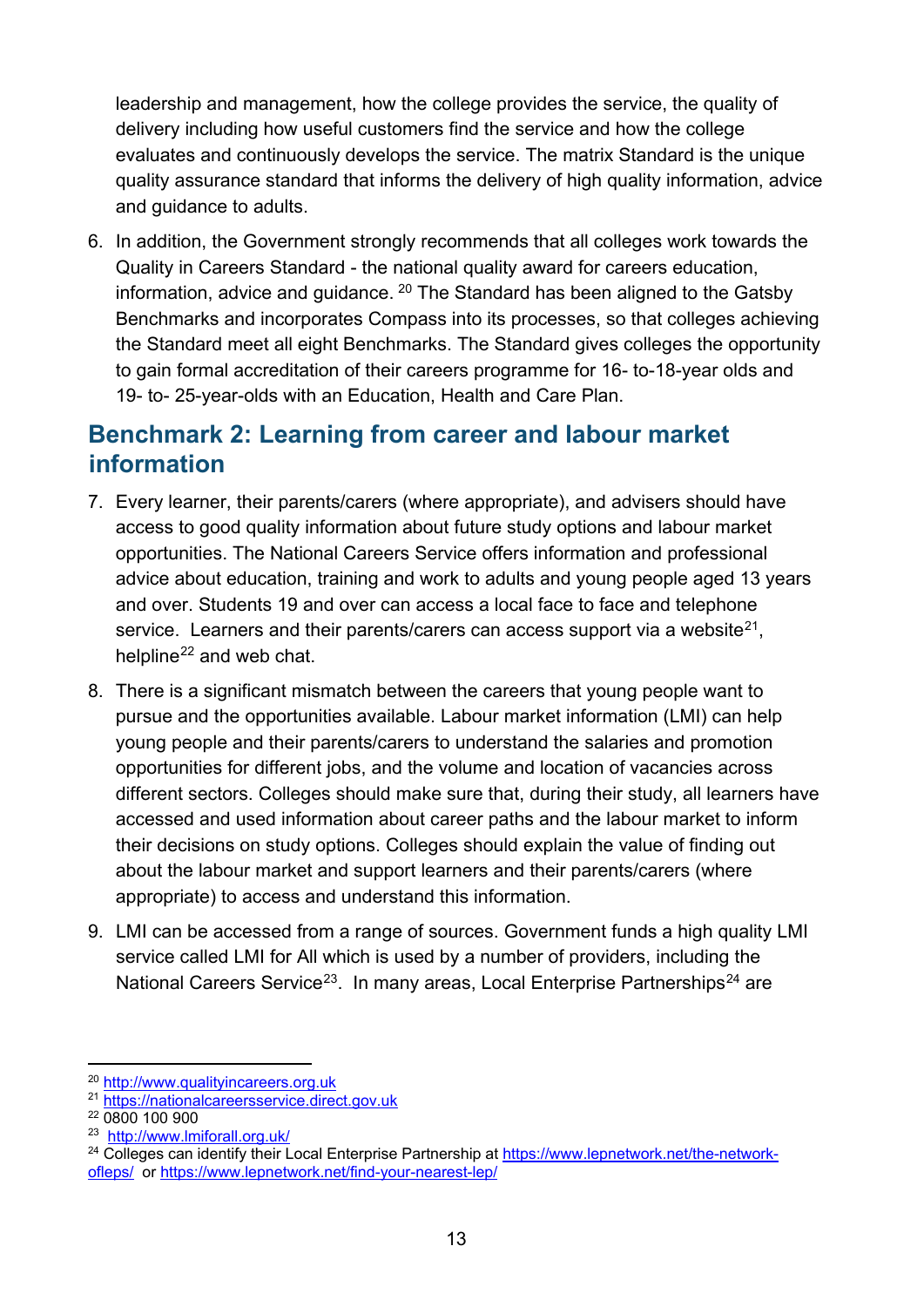drawing together labour market information and colleges may find it helpful to make use of this.

10.Good career and labour market information can also support social mobility by raising aspirations and tackling stereotypical assumptions that certain jobs are 'not for people like me'. Career choices for girls, particularly around STEM, are affected in a range of ways. Colleges may use a number of interventions to tackle gender stereotypes, for example by arranging for learners to talk to men and women who work in nonstereotypical jobs and raising awareness of the range of careers that STEM qualifications offer.

#### <span id="page-13-0"></span>**Benchmark 3: Addressing the needs of each student**

- 11.The college careers programme should raise the aspirations of all learners but also be tailored to individual need. Colleges should consciously work to prevent all forms of stereotyping in the advice and guidance they provide, to ensure that young people from all backgrounds, gender and diversity groups, including those with special educational needs and disabilities, consider the widest possible range of careers.
- 12.Colleges should keep systematic, comprehensive and accurate records of individual guidance given to each learner to support their career and enterprise development. The records should be kept from the first point of contact with the learner or from the point of transition. All learners should have access to these records. They are an effective means of maintaining consistent advice and helping learners and advisers to keep track of agreed actions and next steps.
- 13.Colleges should assess their success in supporting their learners to progress to education at a higher level, or to sustainable employment. One way of doing this is through the use of destination data. Colleges are encouraged to make more use of their destination data and to aspire to collect and maintain this data on their learners. Collection and analysis of this data can help colleges to see how well they are doing in countering stereotypes and raising aspirations (benchmark 3). It can also help colleges build and maintain alumni networks which will be valuable for giving learners encounters with employers and employees (benchmark 5) and encounters with further and higher education (benchmark 7).
- 14.The Government publishes 16-18 (key stage 5) education destinations on the performance tables website. These [destination measures](https://www.gov.uk/government/collections/statistics-destinations) are produced and published by the Department for Education using existing data collections and are based on sustained participation<sup>[25](#page-13-1)</sup>. They show the percentage of a college's former learners who continued their education or training (including through an apprenticeship), went into employment, and those who were not in education, employment or training (NEET). The Government also publishes [further education outcome-based success](https://www.gov.uk/government/statistics/further-education-outcome-based-success-measures-2014-to-2015)

<span id="page-13-1"></span> $25$  The destination measures are based on activity in all of the first two terms (defined as October to March) of the year after the young person left KS4 or took A level or other level 3 qualifications.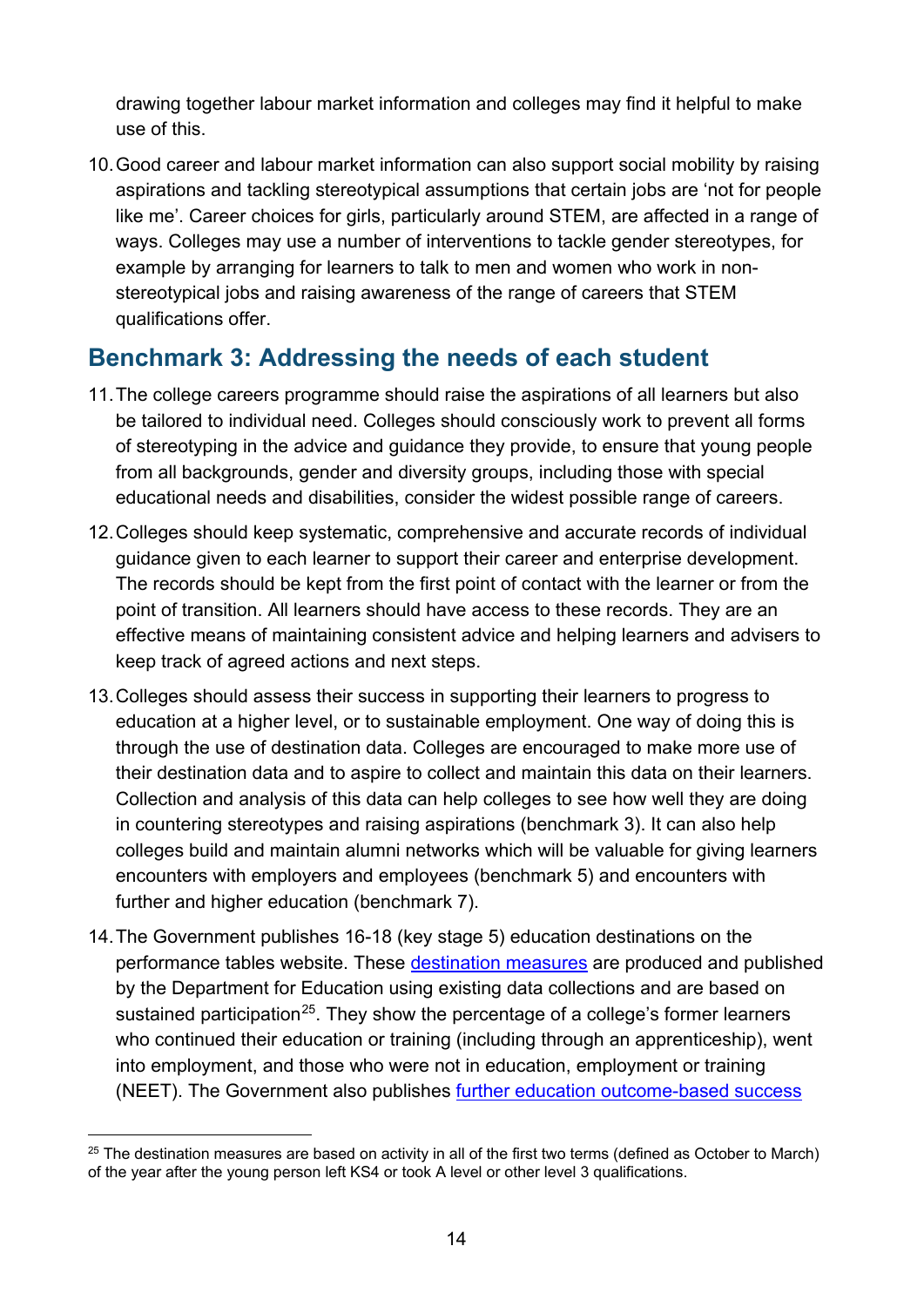[measures](https://www.gov.uk/government/statistics/further-education-outcome-based-success-measures-2014-to-2015) for apprenticeships and traineeships for all ages, and for adults aged 19 and over. Colleges can use the data to consider the destinations into which former learners progressed and how successful their transition into those options were.

15.An indicator for Benchmark 3 is for colleges to collect and maintain accurate data for each student. Colleges should aspire to collect and maintain destination data on their learners. They can then use this data to inform their internal practices, demonstrate the value of their courses, and build alumni networks.

#### <span id="page-14-0"></span>**Targeted support for vulnerable and disadvantaged young people**

- 16.Local authorities have a range of duties to support young people to participate in education or training which are set out in statutory guidance on the participation of young people. Local authorities should have arrangements in place to ensure that 16 and 17-year-olds have agreed post-16 plans and have received an offer of a suitable place in post-16 education or training under the 'September Guarantee', and that they are assisted to take up a place.
- 17.Colleges should work with local authorities, particularly children's social care, to identify young people who are in need of targeted support. This includes young people with particular vulnerabilities or who are receiving support to safeguard them and promote their welfare, such as children in need (including those who are on child protection plans or who are looked after). It also includes young people with additional needs, such as special educational needs and disabilities, or those who may leave care between the ages of 16 and 18. Colleges will need to agree how these young people can be referred for support drawn from a range of education and training support services available locally. This may require multi-agency working with other professionals involved in supporting the young person, such as social workers.
- 18.Learners who have transferred to college from Alternative Provision, including Pupil Referral Units, are some of the most vulnerable in the education sector who may require targeted support to help them achieve their full potential. Colleges should have high aspirations for these learners. Some learners who have transferred from Alternative Provision may lack confidence and will need encouragement to explore a wide range of career options. Colleges should work in partnership with their alternative provision providers and local authorities to provide support and advice on transitional pathways into further education or training. In doing so, they should consider the particular needs of the young person coming from Alternative Provision and what different or additional support they may need to succeed in order to sustain their education and training post-16.
- 19.Colleges should ensure that young people understand the programmes available to support them with the costs associated with staying in further and higher education. The [16 to 19 Bursary Fund](https://www.gov.uk/guidance/16-to-19-bursary-fund-guide-for-2016-to-2017) is available to support young people in defined vulnerable groups, who may receive yearly bursaries of up to £1,200 and/or discretionary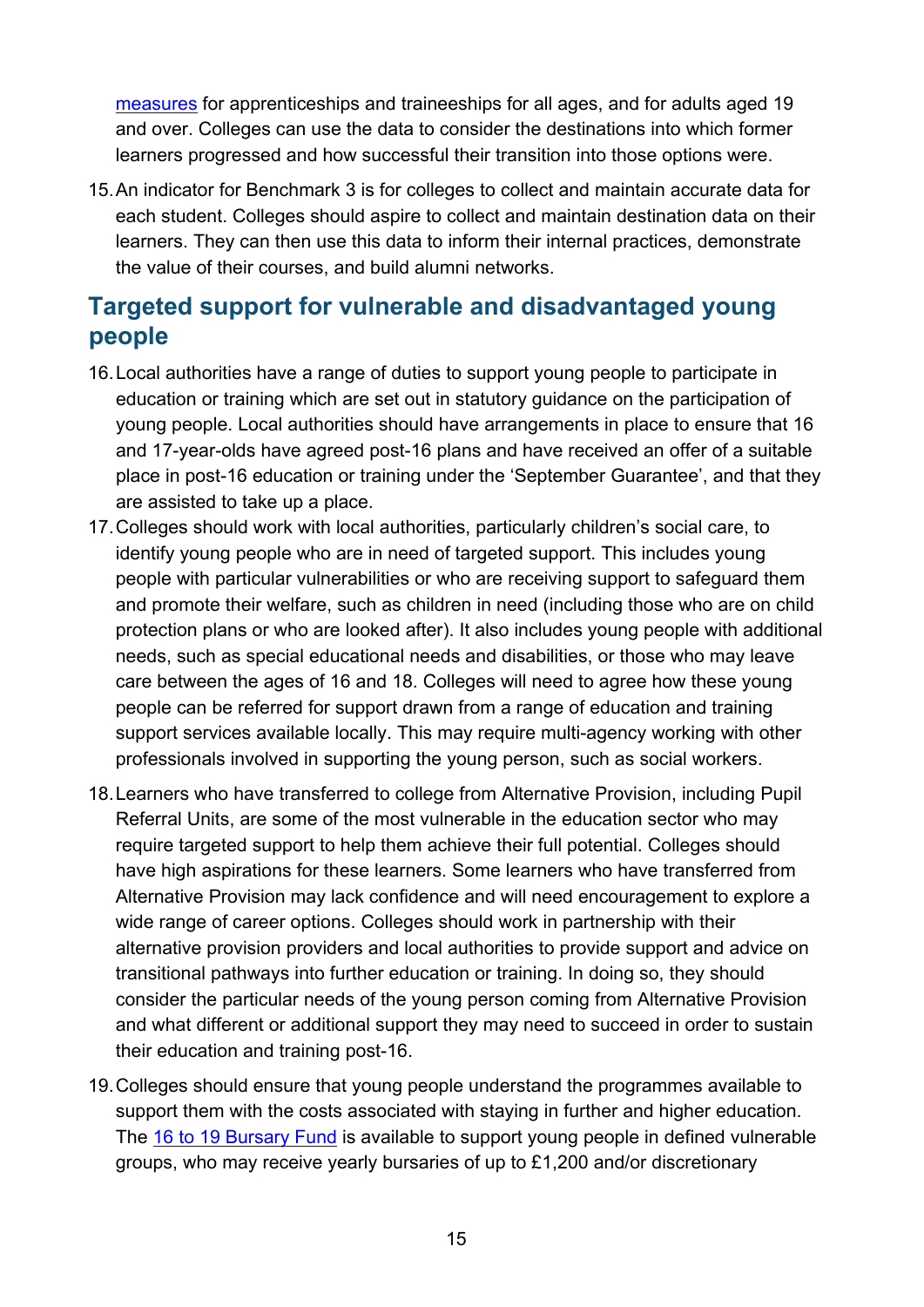payments to help those in financial hardship. [Student loans](https://www.gov.uk/student-finance) for tuition fees and living costs may also be available for higher education students in university or college.

20.Looked after children and care leavers may need particularly strong support to ensure high levels of ambition and successful transition to post 16 education or training. The college Careers Leader should engage with the college's lead for looked after and previously looked after children to 1) ensure they know which learners are in care or care leavers; 2) understand their additional support needs and 3) ensure that, for looked after children, their personal education plan can help inform careers advice. The Careers Leader, with the college lead for looked after and previously looked after children, may also find it helpful to engage with the relevant Virtual School Head<sup>[26](#page-15-1)</sup> or leaving care Personal Adviser to ensure a joined up approach to identifying and supporting their career ambitions.

#### <span id="page-15-0"></span>**Information sharing**

- 21.Local authorities are required to collect and record information about young people up to and including academic age 17 – and up to age 25 for those with an EHC Plan. To help them to do this, all colleges must provide relevant information about all learners to local authority support services<sup>[27](#page-15-2)</sup>. This includes:
	- basic information such as the learner's name, address and date of birth.
	- other information that the local authority needs in order to support the young person to participate in education or training and to track their progress. This includes for example: young people's contact details including phone numbers, information to help identify those at risk of becoming NEET post-16, young people's post-16 and post-18 plans and the offers they receive of places in post-16 or higher education. However, colleges must only provide the basic information, and not this additional information, if a learner aged 16 or over, or the parent of a learner aged under 16, has instructed them not to share information of this kind with the local authority. The college's privacy notice is the normal means of offering young learners and their parents/carers (where appropriate) the opportunity to ask for personal information not to be shared.
- 22.Colleges must also notify their local authority/service provider whenever a 16 or 17 year-old leaves an education or training programme before completion. This notification must be made at the earliest possible opportunity to enable the local authority to support the young person to find an alternative place. It is for colleges and local authorities to agree local arrangements for ensuring these duties are met. When

<span id="page-15-1"></span><sup>&</sup>lt;sup>26</sup> All local authorities must appoint a Virtual School Head for the purpose of discharging their duty to promote the education of looked after and certain previously looked after children's education. For looked after children, the VSH of authority which looks after them is responsible for promoting their education. For previously looked after children (those who have left care through adoption, special guardianship or child arrangement orders or were adopted from state care abroad) the relevant VSH will be the one serving the area where the child is educated.

<span id="page-15-2"></span><sup>27</sup> Section 72 of the Education and Skills Act 2008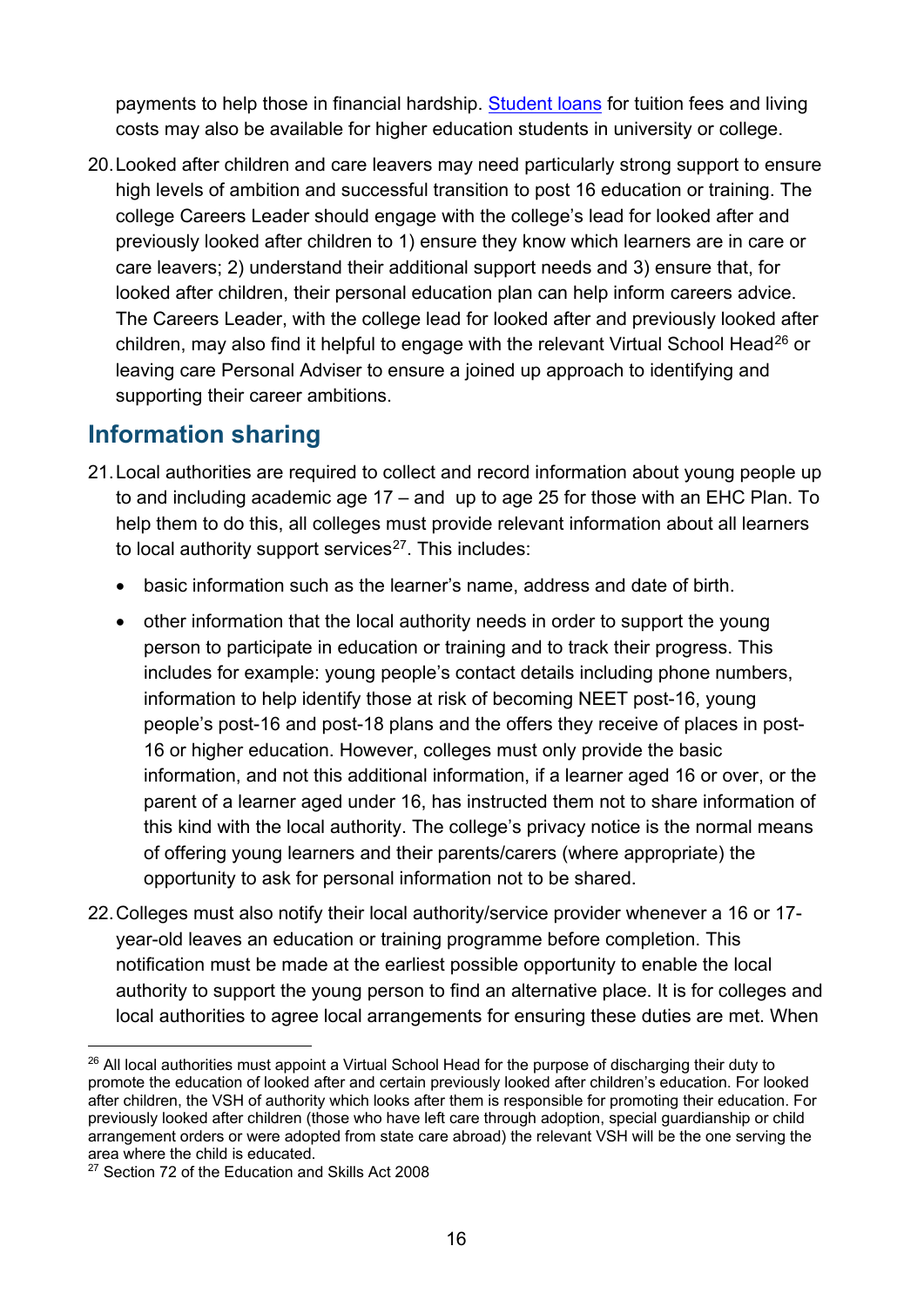sharing additional information, colleges should ensure that they comply with their data protection duties.

#### <span id="page-16-0"></span>**Careers guidance for learners with special educational needs or disabilities**

- 23.The Gatsby Benchmarks outline the experiences and information that every young person should have to make an informed choice about their future. While they set a high bar, the overwhelming majority of young people with SEND, including those with high levels of need, are capable of sustainable paid employment with the right preparation and support. We recognise that some of the Gatsby Benchmarks need different interpretation for some SEND students in college. The Careers & Enterprise Company has published a SEND Gatsby Benchmark Toolkit<sup>[28](#page-16-1)</sup> which includes practical advice for schools and colleges on how their careers programme can support children and young people with SEND.
- 24.The Careers Leader should work closely with the Special Educational Needs team and other professionals in the college to identify the guidance needs of all young people with SEND and put in place personalised support. This includes helping young people with SEND to understand different career pathways and enabling them to gain the skills, knowledge and experience they require to achieve their career goals. This may include working with families of learners with SEND to help them understand what career options are possible, with the right support, for their son/daughter.
- 25.Colleges should support every learner, whatever their level or type of need, to fulfil their potential. Careers guidance for learners with SEND should be based on the learner's own aspirations, abilities and needs. Research by The Careers & Enterprise Company highlights the need to put the individual with SEND at the centre, working with the family (where appropriate), to start transition planning early, and the value of supported encounters with the workplace and work experience<sup>[29](#page-16-2)</sup>.
- 26.Careers guidance for learners with SEND should take account of the full range of relevant education, training and employment opportunities, such as traineeships and apprenticeships, supported internships (for young people with EHC Plans) or routes into higher education. It should be well informed about ways in which adults with SEN or disabilities can be supported in the workplace (e.g. disability rights, supported employment, ways in which jobs can be "carved" to fit a person's abilities, job coaching, reasonable adjustments for disabled people in the workplace and Access to Work (DWP support)). Advice on self-employment (e.g. micro-enterprise) can also be especially relevant for some young people with SEND.
- 27. Colleges should build partnerships with businesses and other employers, employment services, and disability and other voluntary organisations, to broaden the horizons of

<span id="page-16-1"></span> <sup>28</sup> https://www.centralcareershub.co.uk/wp-content/uploads/2018/04/send-gatsby-benchmark-toolkit.pdf

<span id="page-16-2"></span><sup>29</sup> <https://www.careersandenterprise.co.uk/research/transition-programmes-young-adults-send-what-works>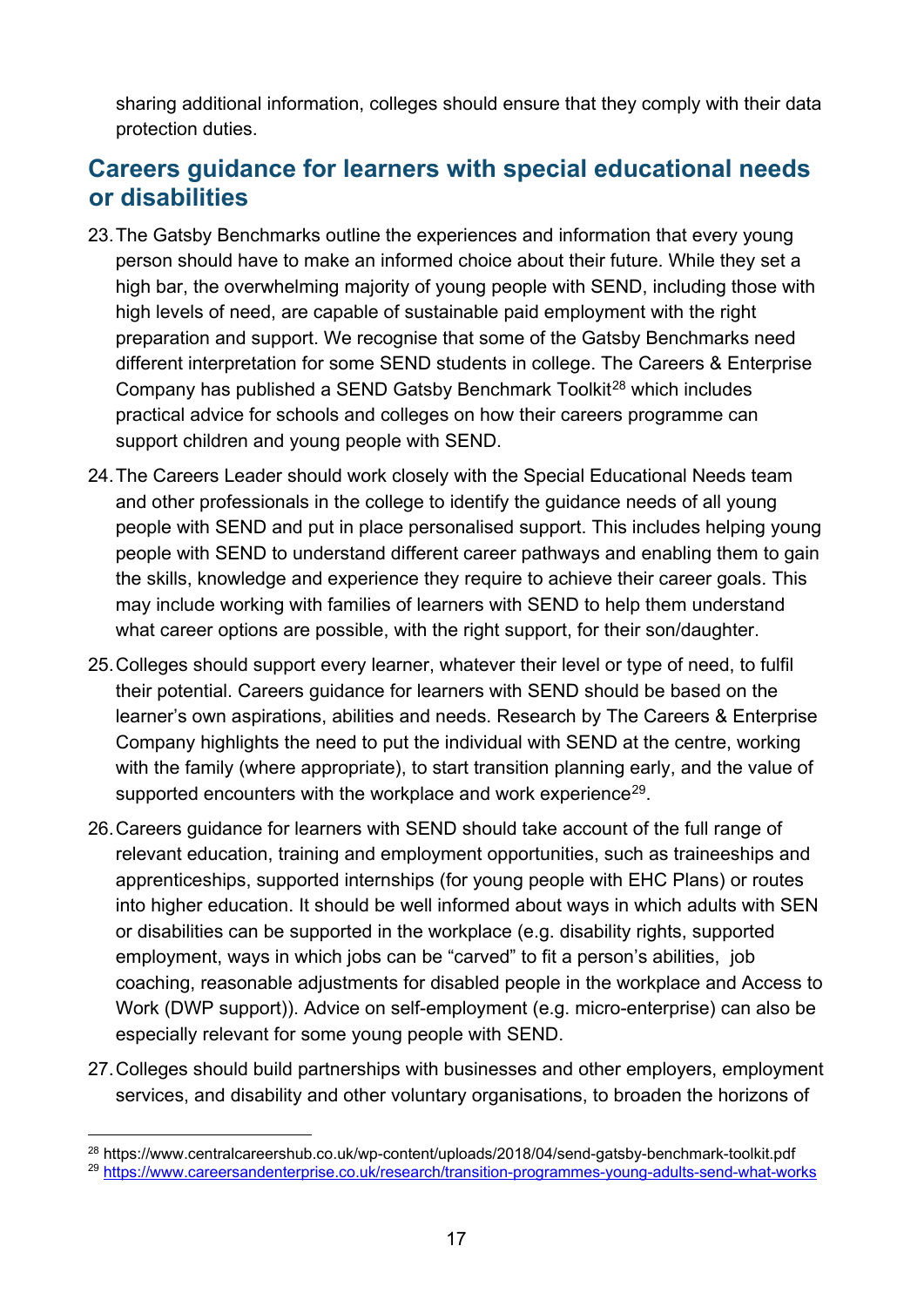learners with SEND. Encounters with employers and exposure to workplaces can be transformational for learners with SEND, particularly hands on experience in the workplace, and colleges should facilitate this. It can be especially powerful to hear from people with disabilities who have succeeded in their careers. The opportunity to experience different workplaces can be particularly helpful for learners to decide where they might want to work. Colleges should prepare learners well for these experiences, so they know what to expect and what is expected of them, match them carefully to each employer and provide any special support the learner may need to benefit fully from the experience.

- 28.Colleges should ensure that careers guidance for each learner does not simply focus on finding a post-18 destination to meet their immediate needs. Support should focus on the learner's longer term career aspirations, and the post-18 options which are most likely to give the young person a pathway into sustainable employment, or higher education, and give them the support they need to progress and succeed.
- 29.Adults with a learning difficulty or disability (aged 19+) are priority group customers and will be eligible for face to face support from the National Careers Service
- 30.Colleges should make use of the SEND local offer published by the local authority. Where learners have EHC Plans, their annual reviews must include a focus on adulthood, including employment. Colleges should ensure these reviews are informed by good careers guidance. Colleges should co-operate with local authorities, who have an important role to play through their responsibilities for SEN support services, EHC Plans and also the promotion of participation in education and training. Statutory guidance on the SEND duties is provided in the [0-25 Special Educational Needs and](https://www.gov.uk/government/publications/send-code-of-practice-0-to-25)  [Disability Code of Practice.](https://www.gov.uk/government/publications/send-code-of-practice-0-to-25)

#### <span id="page-17-0"></span>**Benchmark 4: Linking curriculum learning to careers**

- 31.Subject teachers should also support the college's approach to careers education and guidance and should link the content of study programmes with careers, even on courses which are not specifically occupation led. The study programme model offers excellent opportunities for developing the broader skills that employers need, such as team working and problem solving. Subject specialist staff can be powerful role models to attract learners towards their field and the careers that flow from it. Colleges should ensure that all subject specialist teachers are competent to support the career development of learners through their subject teaching.
- 32.As part of their study programme, colleges are expected to ensure that every learner is exposed to the workplace or other work-related activity. This activity should be tailored to the needs of the learner and their longer-term aims and should include emphasis on how their subjects can help to gain entry to occupations and be successful within these occupations.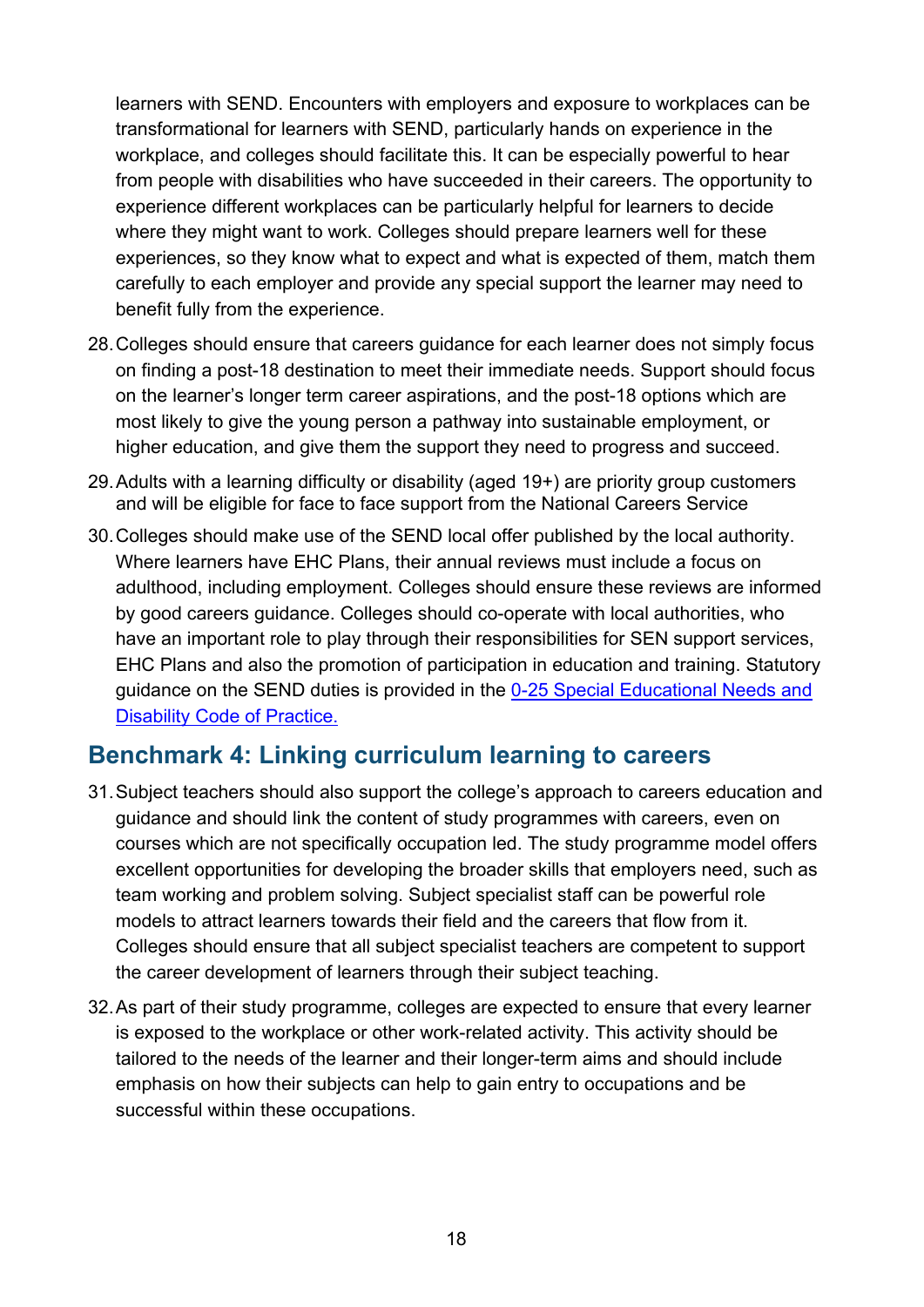#### <span id="page-18-0"></span>**Benchmark 5: Encounters with employers and employees**

- 33.There is strong research evidence about the impact of employer engagement on learners' future prospects and earnings in adult life. A study conducted by the Education and Employers Taskforce<sup>[30](#page-18-1)</sup> found that where there were higher levels of employer contacts, in the form of careers talks with outside speakers, this was linked to higher returns in the labour market.
- 34.A clear focus on the enterprise, employability skills, experience and qualifications that employers value can support preparation for work. Colleges should help learners gain the confidence to compete in the labour market by providing opportunities to gain the practical know-how and attributes that are relevant for employment. This should include opportunities for learners to develop entrepreneurial skills for selfemployment. Colleges should engage fully with local employers, businesses and professional networks to ensure real-world connections with employers lie at the heart of the careers strategy. Visiting speakers can include quite junior employers, or apprentices, particularly alumni, with whom learners can readily identify.
- 35.Colleges should work with The Careers & Enterprise Company to identify an Enterprise Adviser appropriate for the college.<sup>[31](#page-18-2)</sup> An Enterprise Adviser is an experienced business volunteer who can support the college to connect to the labour market.
- 36.16-19 study programmes of 150 hours or more must include work experience or workrelated training. As part of this, colleges should aim to offer learners the opportunity to participate in at least two employer encounters per year whilst they are on their study programme with at least one encounter being delivered through their curriculum area. This is in addition to the experiences of the workplace described in Benchmark 6. Different encounters will work for different colleges and learners, but it could mean in practice:
	- alumni activity;
	- $\bullet$  business games and enterprise competitions;  $32$
	- careers fairs;<sup>[33](#page-18-4)</sup>
	- employer encounters with parents;
	- employer involvement in the curriculum;

<span id="page-18-1"></span><sup>&</sup>lt;sup>30</sup> Mann, A. et al. (2017) Contemporary Transitions: Young people reflect on life after secondary school and college

<span id="page-18-2"></span><sup>&</sup>lt;sup>31</sup> Connect via The Careers & Enterprise Company website at <https://www.careersandenterprise.co.uk/schools-colleges/sign-your-school>

<span id="page-18-3"></span><sup>32</sup> Hanson, J., Hooley, T. and Cox, A. (2017). Business Games and Enterprise Competitions. What Works? London: The Careers & Enterprise Company [https://www.careersandenterprise.co.uk/research/work](https://www.careersandenterprise.co.uk/research/work-experience-job-shadowing-and-workplace-visits-what-works)[experience-job-shadowing-and-workplace-visits-what-works](https://www.careersandenterprise.co.uk/research/work-experience-job-shadowing-and-workplace-visits-what-works)

<span id="page-18-4"></span><sup>33</sup> Rehill, J., Kashefpakdel, E. and Mann, A. (2017). Careers Events. What Works. London: The Careers & Enterprise Company. [https://www.careersandenterprise.co.uk/research/transition-skills-mock-interviews](https://www.careersandenterprise.co.uk/research/transition-skills-mock-interviews-and-cv-workshops-what-works)[and-cv-workshops-what-works](https://www.careersandenterprise.co.uk/research/transition-skills-mock-interviews-and-cv-workshops-what-works)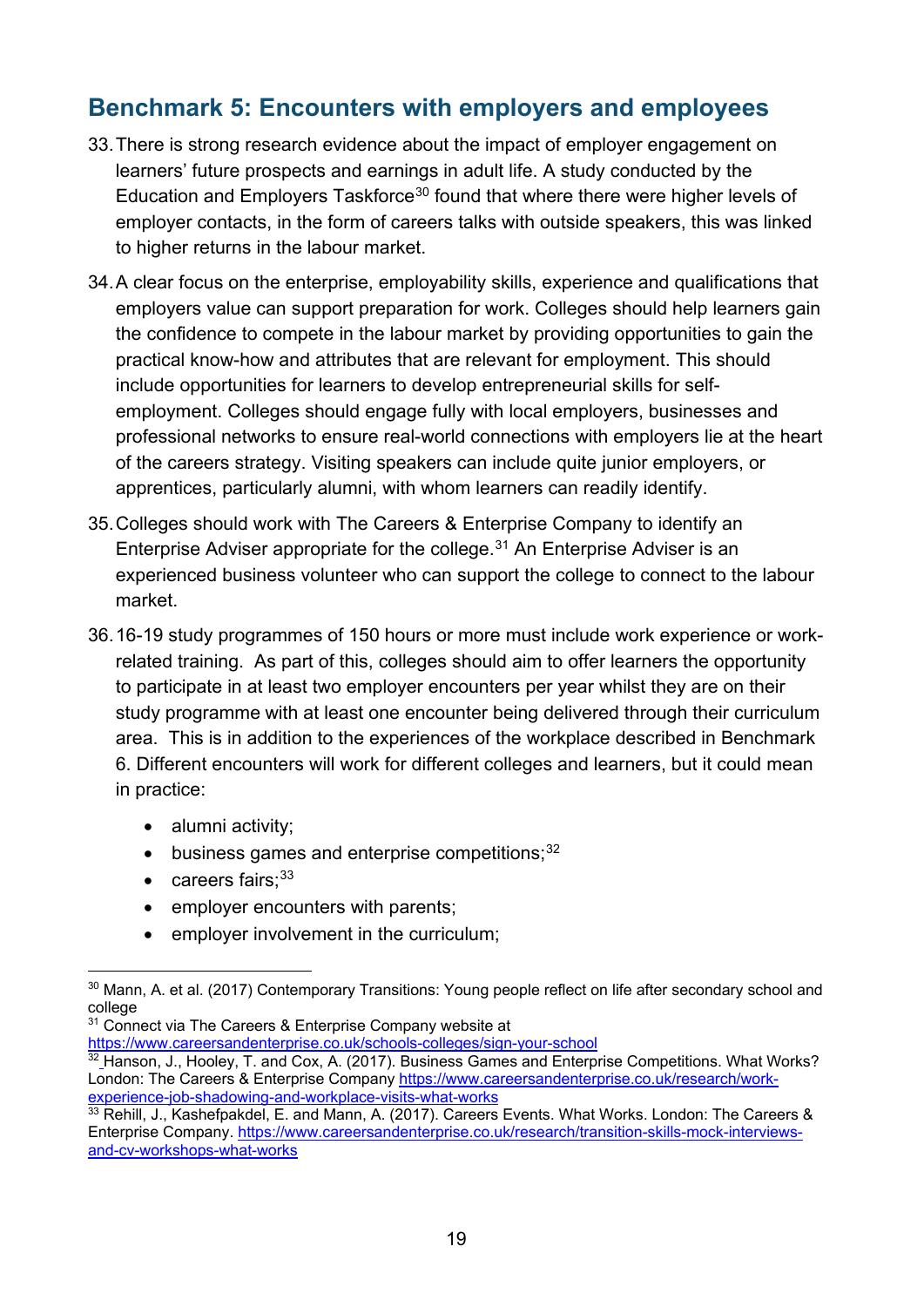- employer mentoring;<sup>[34](#page-19-1)</sup>
- employer talks;
- mock interviews;<sup>[35](#page-19-2)</sup>
- CV workshops;
- mock assessment centres:
- speed networking/careers carousels

#### <span id="page-19-0"></span>**Benchmark 6: Experiences of workplaces**

- 37.There is strong evidence that experience of workplaces gives learners a more realistic idea of the expectations and realities of the workplace. It shows the link between further education and employability/progression into work. This is particularly valuable for learners from disadvantaged backgrounds where experience of work in the family or local community may be limited to low-skilled occupations.
- 38.Experience of workplaces can take many forms. Colleges are expected to offer every learner on a study programme, where possible, at least one period of work experience with an external employer. For example, this could be a short work experience or an industry placement delivered as a result of the Capacity and Delivery funding provided to help colleges to prepare for T Levels. This enables learners to experience the real demands of the working environment, independent from their peers and their tutors, and put into practice the transferable skills they have learned. This has the greatest impact on learners' employability. Contact with people from the world of work who are enthusiastic about their own careers and career pathways can open eyes to choices and opportunities young people may not yet have thought of. This can broaden horizons, challenge stereotypes and raise aspirations. In addition, learners can often get employer references for their performance which provides evidence for their CV, or the offer of a job on completion of their course. The Department's [guidance on 16 to 19 study programmes](https://www.gov.uk/government/publications/16-to-19-study-programmes-guide-for-providers) gives more information about planning and delivering experiences of work. Colleges should take account of learners' own part time work and its influence on their development.
- 39.Colleges should pay particular attention to work experience for learners with SEND. Some learners with SEND may find work placements particularly helpful, especially where learners find it difficult to imagine a work context, or to counter low aspirations. Colleges should consider whether learners with SEND need additional support in the work placement to ensure it is a valuable and positive experience.

<span id="page-19-2"></span> $\overline{35}$  Rehill, J., Kashefpakdel, E. and Mann, A. (2017). Transition Skills (Mock Interviews and CV Workshops). What Works? London: The Careers & Enterprise Company. <https://www.careersandenterprise.co.uk/research/publications/effective-employer-mentoring>

<span id="page-19-1"></span> <sup>34</sup> Hooley, T. (2016). Effective Employer Mentoring. Lessons from the Evidence. London: The Careers & Enterprise Company. [https://www.careersandenterprise.co.uk/research/business-games-and-enterprise](https://www.careersandenterprise.co.uk/research/business-games-and-enterprise-competitions-what-works)[competitions-what-works](https://www.careersandenterprise.co.uk/research/business-games-and-enterprise-competitions-what-works)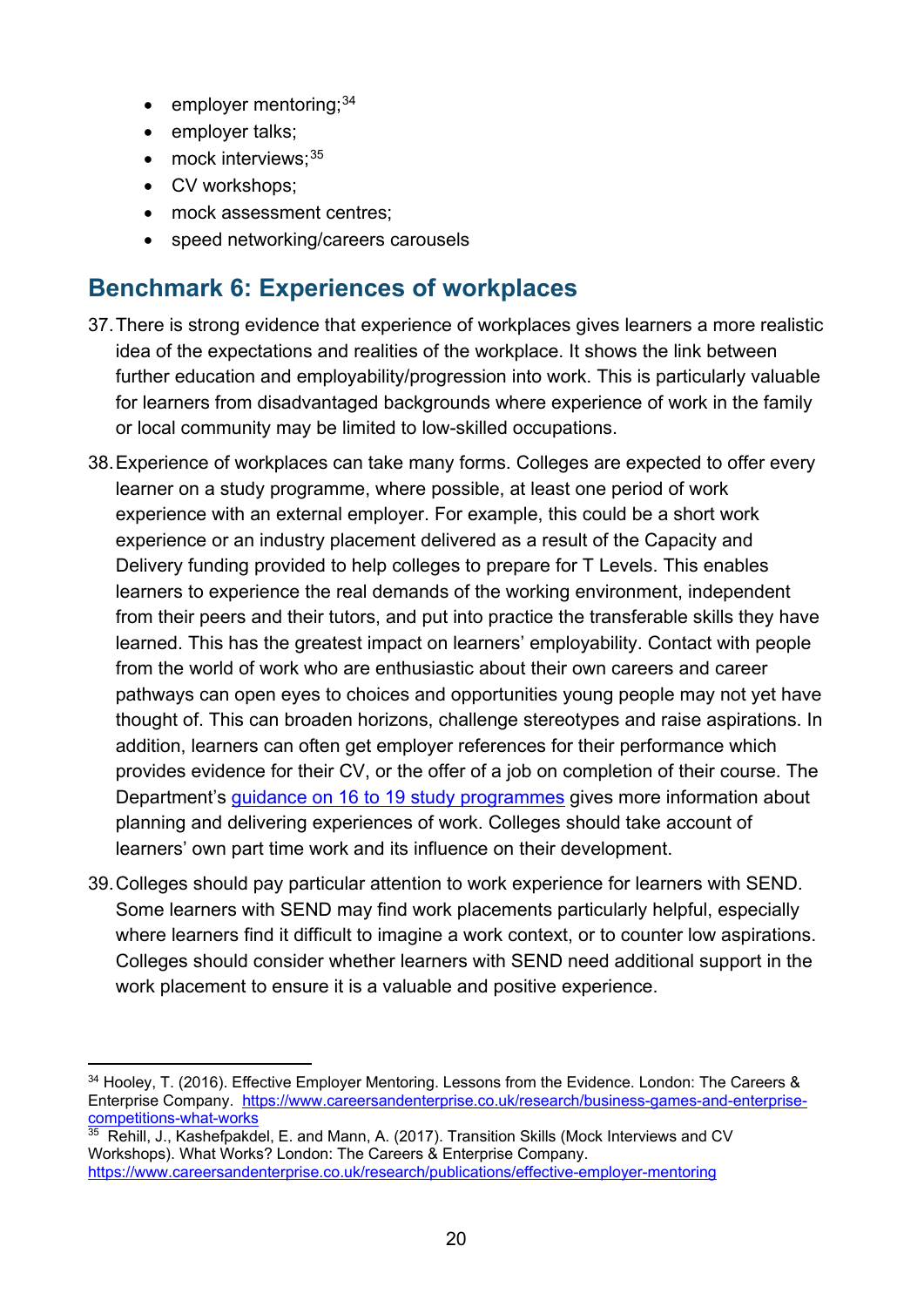#### <span id="page-20-0"></span>**Benchmark 7: Encounters with further and higher education**

- 40.It is important that learners understand the full range of learning and progression opportunities available to them including both academic and technical options. Learners should receive a range of information and opportunities to learn about education, training and career paths throughout their time at college. This should include, by the end of their study programme, a meaningful encounter (an opportunity to explore what it is like to learn in that environment) with a range of providers of learning and training that may form the next stage of their career. This should include, as appropriate, other further education providers, universities, apprenticeship and training providers and the opportunity to meet both staff and learners at these institutions. Colleges can access the Apprenticeship Support and Knowledge for Schools (ASK) programme which delivers free traineeship and apprenticeship information and activities. For students wishing to research Higher Education options colleges should encourage learners to use Government's official Higher Education course comparison website [Unistats,](https://unistats.ac.uk/) alongside researching other sources of advice they may need such as application and funding information. Students value highly the opportunity to attend open days at higher education institutions to help to narrow down choices and reaffirm commitment to applying to attend HE. Colleges should help and advise students to attending such open days.
- 41.Colleges should encourage learners to use information tools such as websites and apps which display information about opportunities. The Government has made available information on the full range of post-16 education and training opportunities via a national course directory on the National Careers Service website which can be presented on websites and apps to help young people make choices effectively. In consultation with a careers professional, colleges may recommend good quality websites and apps, whether national or local in scope, that present the full range of opportunities in an objective way, that will help learners make good choices about post-16 options.

#### <span id="page-20-1"></span>**Benchmark 8: Personal guidance**

- 42.Every learner should have the opportunity for guidance interviews with a qualified careers adviser whenever significant study or career choices are being made. Careers advisers can help learners to locate ambitious education and career options, by identifying opportunities and assessing learner's abilities, interests and achievements. Government's expectation is that every learner should have had at least one such interview by the age of 18 (in addition to one by the age of 16). The college should integrate this guidance within the pastoral system so that personal careers interviews can be followed up by form tutors or their equivalent. The personal guidance should be clearly connected with the wider careers programme.
- 43.Careers advisers working with learners with special educational needs or disabilities should use the outcome and aspirations in the EHC Plan, where learners have one, to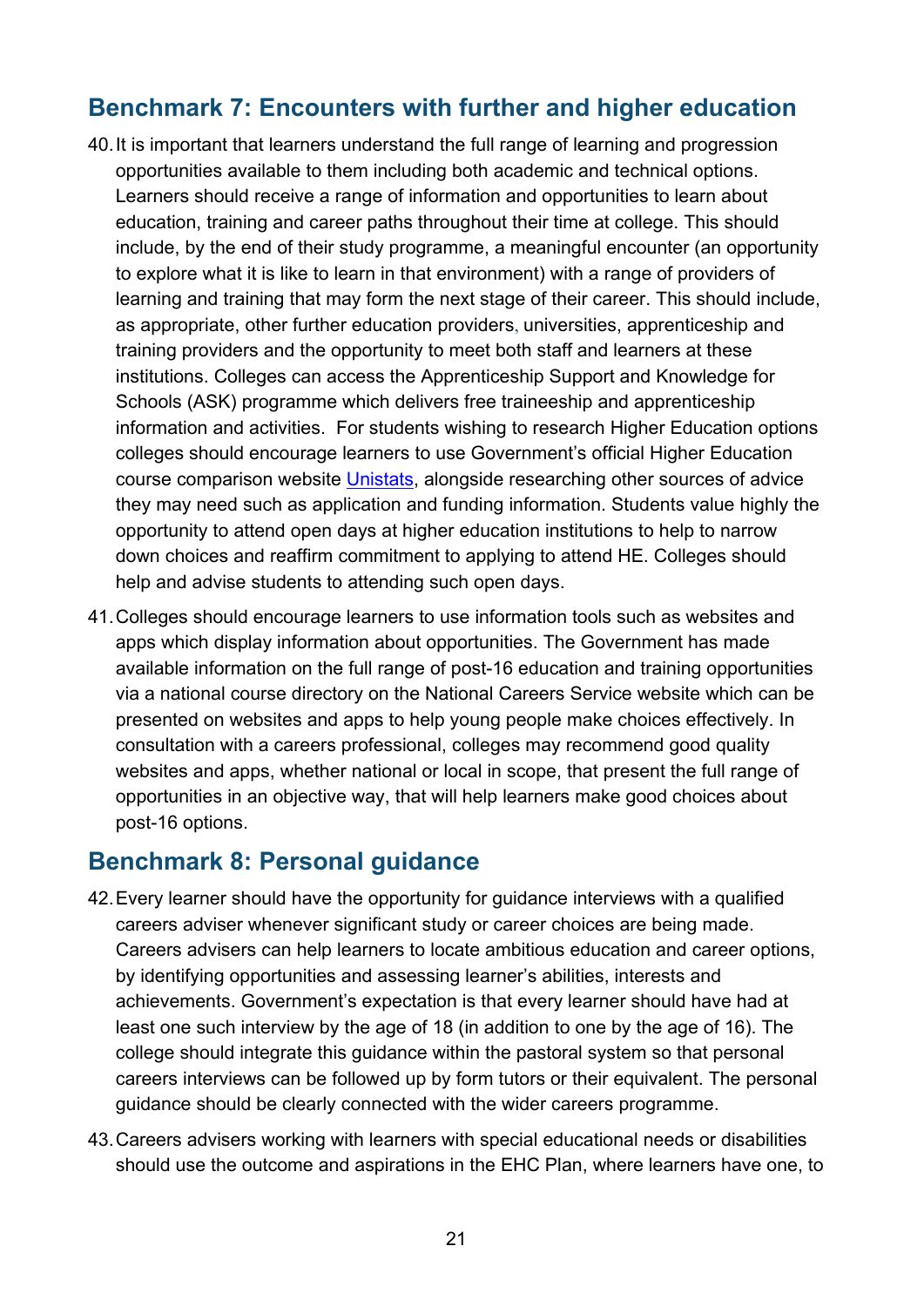focus the discussion. It is good practice for these learners to have a named adviser who can build a relationship with them and better understand their individual needs.

- 44.The college should use qualified careers professionals, who could be appropriately trained members of careers services staff, to offer advice and guidance to learners. Government recognises that colleges with larger cohorts sometimes use an adviser qualified to level 4 to provide careers advice but should make sure access to a careers adviser, trained to at least level 6, is available if needed. Government recommends that all guidance interviews should be delivered by a careers professional qualified to at least level 6 in Careers Guidance and Development<sup>[36](#page-21-0)</sup>. The Career Development Institute (CDI) has developed a set of professional standards for careers advisers which include a Professional Register of advisers holding level 6 or higher qualifications and guidelines on how advisers can develop their own skills and gain higher qualifications. Registration shows that a careers adviser is professionally qualified, abides by the CDI Code of Ethics, which includes impartiality and updates their skills and knowledge by undertaking 25 hours CPD each year. Adherence to these criteria is monitored by the CDI. We encourage colleges to view the Professional Register<sup>[37](#page-21-1)</sup> to search for a career development professional who can deliver a particular service or activity.
- 45.Organisations that meet the matrix Standard, including many colleges and all contractors engaged in delivering the National Careers Service, have undergone an assessment of their delivery of advice and support services on careers, training and work. Colleges that want to commission face-to-face support from an organisation which holds the matrix Standard can access an online register of accredited organisations<sup>[38](#page-21-2)</sup>. The CDI's commissioning guide provides practical information and advice to help colleges commission independent careers guidance for learners<sup>39</sup>.

<span id="page-21-0"></span><sup>&</sup>lt;sup>36</sup> The main Level 6 and 7 qualifications for careers professionals are the Qualification in Career Development (QCD) at Level 7 (which replaces the earlier Qualification in Career Guidance (QCG) and Diploma in Career Guidance) and the Level 6 Diploma in Career Guidance and Development.<sup>37</sup> <http://www.thecdi.net/Professional-Register->

<span id="page-21-1"></span><sup>37</sup> <http://www.thecdi.net/Professional-Register->

<span id="page-21-2"></span><sup>38</sup> <http://matrixstandard.com/>

<span id="page-21-3"></span><sup>&</sup>lt;sup>39</sup> Career Development Institute. (2018). Careers Guidance in Schools and Colleges: A Guide to Best Practice and Commissioning Career Guidance Services. Available from [www.thecdi.net/write/BP560-](http://www.thecdi.net/write/BP560-Career_Guidance_in_Schools_2018-Web.pdf) Career Guidance in Schools 2018-Web.pdf.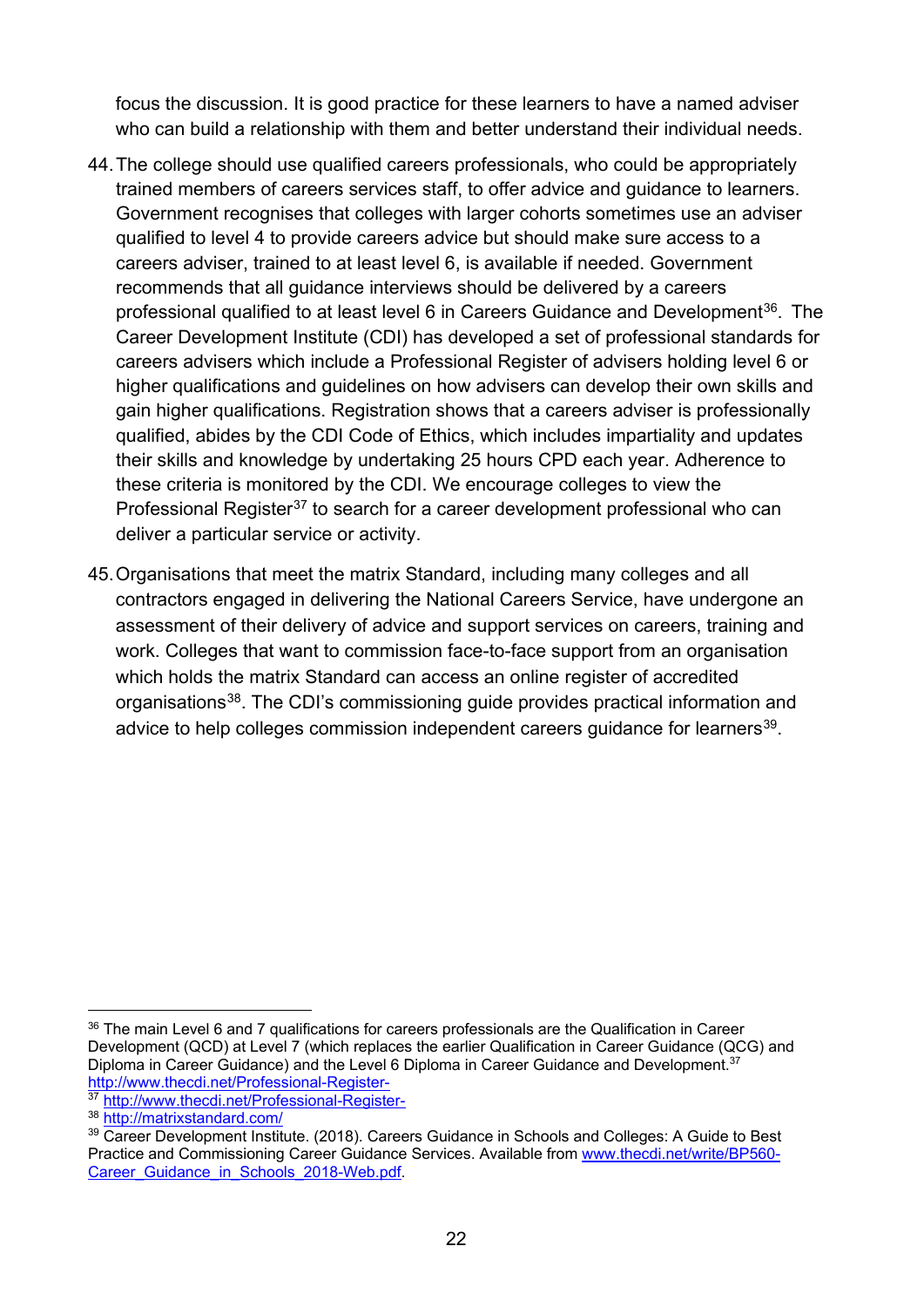#### <span id="page-22-0"></span>**Working with The National Careers Service to deliver a high quality careers programme**

- 46.The National Careers Service provides impartial information and professional careers advice on education, training and work to adults and young people aged 13 years and over. Individuals can access support via a [website, helpline and web chat service.](http://www.nationalcareersservice.direct.gov.uk/) Those aged 19 or over can book a face to face appointment with a National Careers Service adviser in their local area through the National Careers Service helpline 0800 100 900.
- 47.The National Careers Service website offers an integrated online digital service complemented by a non-digital service based in the local community. The new website will offer a valuable online resource providing information and digital tools and resources for young people and adults to help them to make informed choices about their learning, careers and next steps.
- 48.The National Careers Service is co-located with or has strong links with more than 125 colleges, while many colleges provide the National Careers Service face-to-face service as subcontractors. If required, FE colleges can negotiate additional support from their local National Careers Service contractor.
- 49.The Government is keen to see FE colleges and the National Careers Service build on their relationship and work together more closely in the future. The National Careers Service currently has a presence in more than 97% of Jobcentre Plus offices and works closely with employers and LEPs across the country. Closer integration of FE colleges into this employment and skills network would support the development of a more integrated local careers guidance infrastructure underpinned by informed labour market intelligence.
- 50.Colleges can contact the National Careers Service on 0800 100 900 for information and support on engaging with employers or for accessing local, impartial careers information and advice for their learners.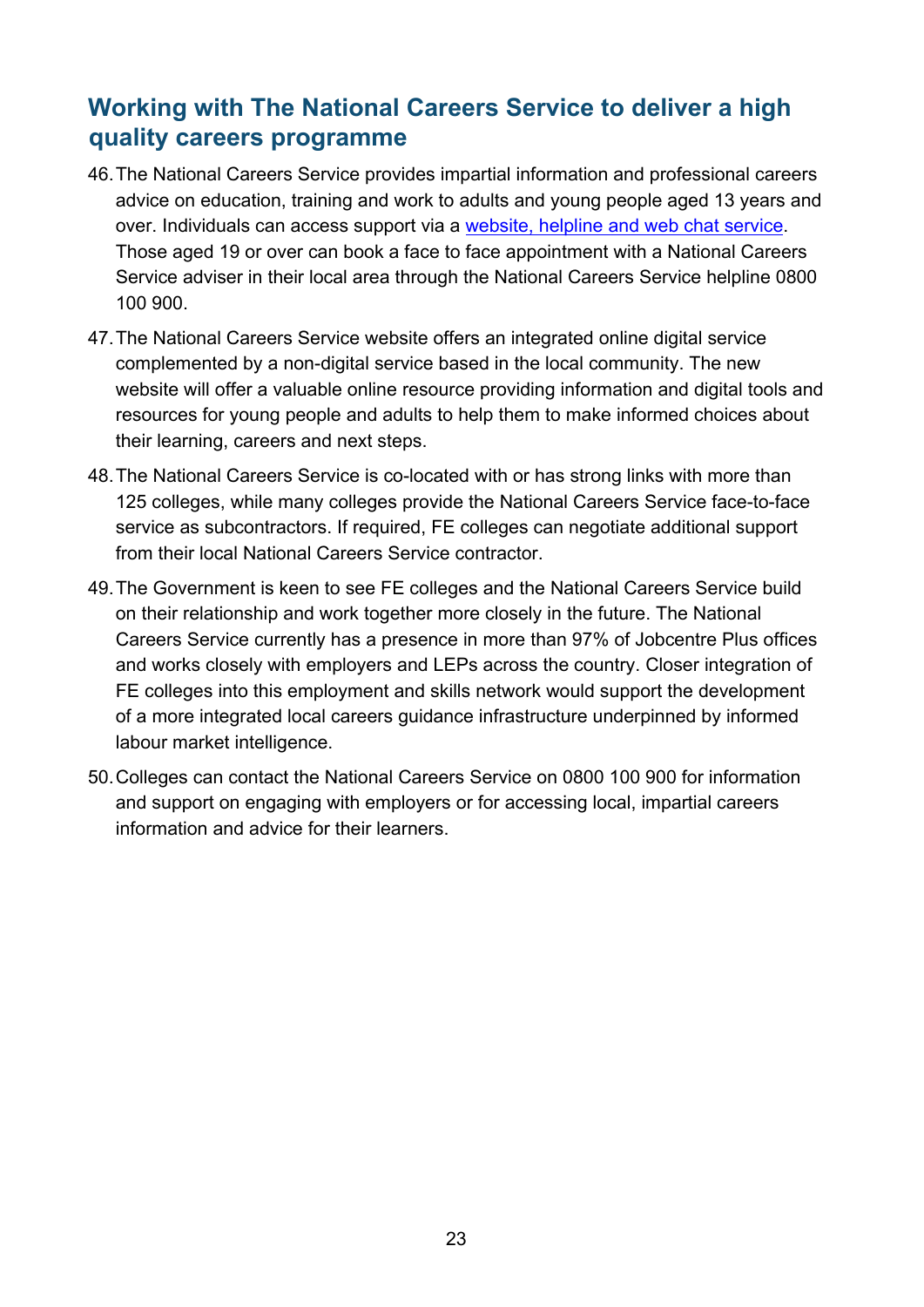#### <span id="page-23-0"></span>**Further information**

#### <span id="page-23-1"></span>**Useful resources and external organisations**

- [Gatsby Good Career Guidance.](http://www.gatsby.org.uk/goodcareerguidance) A report on improving career guidance which includes the Gatsby Benchmarks.
- [Benchmarks for Colleges.](http://www.gatsby.org.uk/goodcareerguidance) Outline the important elements of a career guidance programme. They have been developed from the Gatsby Benchmarks for good career guidance, following consultation with a range of colleges across England to align them with the needs of the sector.
- Compass [careers benchmark tool.](https://www.careersandenterprise.co.uk/schools-colleges/compass-benchmark-tool) An online self-evaluation tool, available for colleges to assess how their careers support compares against the Gatsby Benchmarks and the national average.
- [Gatsby Good Practice.](http://www.goodcareerguidance.org.uk/) A website which shares good practice from the North East pilot of the Gatsby Benchmarks, and other information and support.
- [Careers & Enterprise Company.](https://www.careersandenterprise.co.uk/) The Careers & Enterprise Company coordinates collaboration between employers, schools and colleges in order to ensure that young people aged 12-18 get the inspiration and guidance they need for success in working life.
- [Careers & Enterprise Company: Schools and Colleges.](http://www.careersandenterprise.co.uk/schools-colleges) Connects colleges to businesses volunteers and careers activity programmes.
- [Careers & Enterprise Company: Guide for new Careers Leaders in colleges.](https://www.careersandenterprise.co.uk/sites/default/files/uploaded/careers_leaders_in_colleges.pdf) A guide that explains what careers leadership in colleges looks like, describes the responsibilities of the role and provides helpful resources.
- [National Careers Service.](https://nationalcareersservice.direct.gov.uk/Pages/Home.aspx) The National Careers Service provides information, advice and guidance to help people make decisions on learning, training and work opportunities. The service offers confidential and impartial advice delivered by qualified careers advisers.
- [Amazing Apprenticeships.](http://amazingapprenticeships.com/) A website to make it easy for college staff and careers advisers to access the latest information about apprenticeships.
- Association [of Colleges \(AoC\)](http://www.aoc.co.uk/) Exists to represent and promote the interests of colleges.
- [Career Development Institute.](http://www.thecdi.net/) The Career Development Institute is the single UKwide professional body for everyone working in the fields of careers education, career information, advice and guidance, career coaching, career consultancy and career management. It offers affiliate and individual membership to colleges which includes free CPD webinars, regular digital newsletters, a quarterly magazine, online networking groups and training at a preferential rate.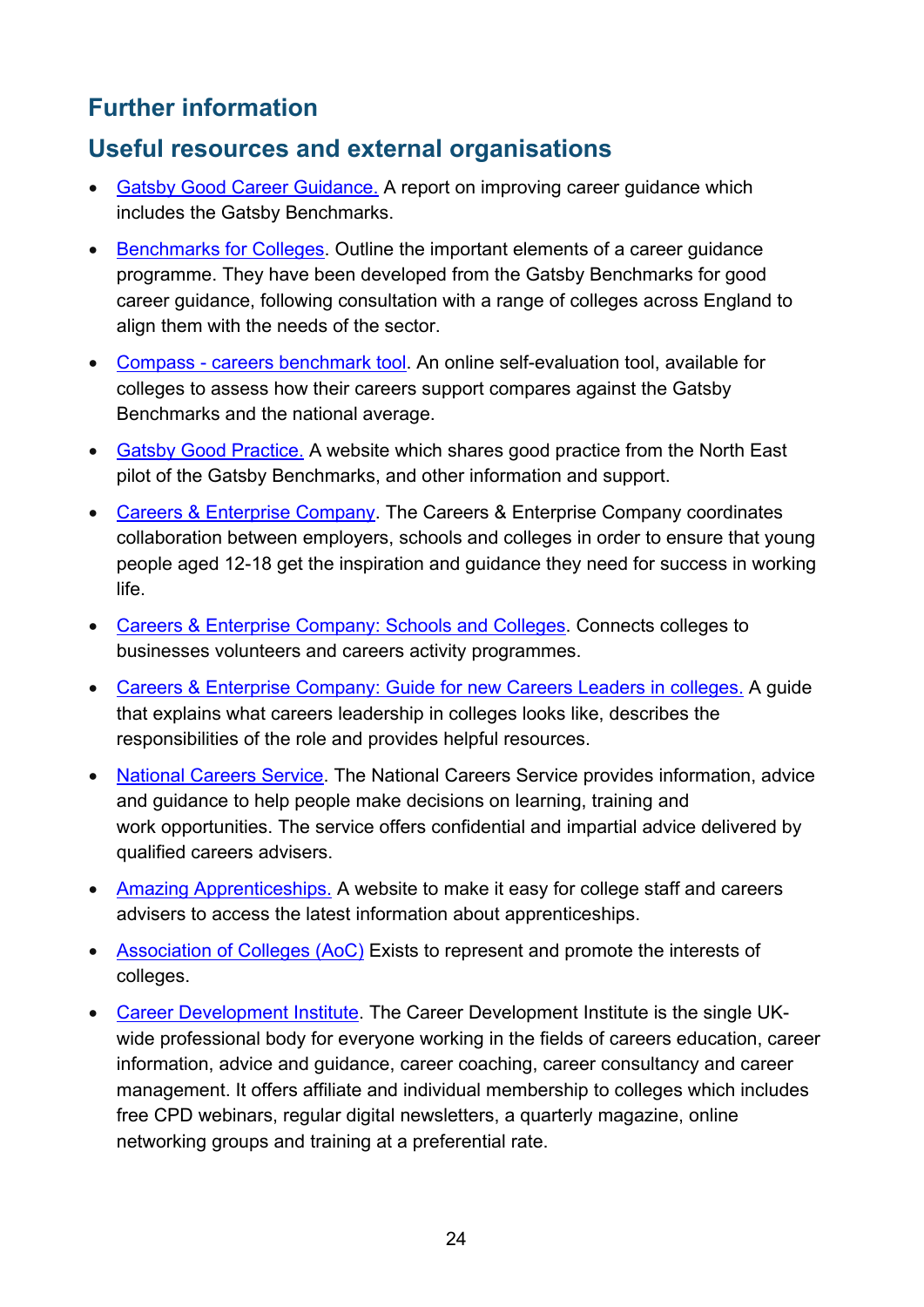- Career Development Institute Framework for careers, employability and enterprise [education.](http://www.thecdi.net/write/Framework/BP385-CDI_Framework-v7.pdf) A framework of learning outcomes to support the planning, delivery and evaluation of careers, employability and enterprise education for children and young people.
- [Career Development Institute Careers Guidance in Schools and Colleges: A Guide to](http://www.thecdi.net/write/BP560-Career_Guidance_in_Schools_2018-Web.pdf)  [Best Practice in Commissioning Independent Career](http://www.thecdi.net/write/BP560-Career_Guidance_in_Schools_2018-Web.pdf) Guidance Services. This guide provides practical advice, information and templates to help colleges commission independent and impartial personal careers guidance for students.
- [UK Register of Career Development Professionals.](http://www.thecdi.net/Professional-Register-) The single national point of reference for ensuring and promoting the professional status of career practitioners.
- [Collab Group.](http://www.collabgroup.co.uk/) [A](http://www.157group.co.uk/) membership organisation that represents large and regionally influential further education colleges in England.
- [Find an Apprenticeship.](https://www.findapprenticeship.service.gov.uk/apprenticeshipsearch) Search and apply for an apprenticeship in England.
- [LMI for All.](http://www.lmiforall.org.uk/) An online data portal, which connects and standardises existing sources of high quality, reliable labour market information (LMI) with the aim of informing careers decisions. This data is made freely available via an Application Programming Interface (API) for use in websites and applications.
- [Quality in Careers Standard.](http://www.qualityincareers.org.uk/) The Quality in Careers Standard in the national quality award for careers education, information, advice and guidance.
- [Sixth Form Colleges' Association \(SFCA\).](http://www.sixthformcolleges.org/about-us) Represents the interests of the sixth form colleges sector.
- [STEM Ambassadors.](https://www.stem.org.uk/stem-ambassadors/ambassadors) A nationwide network of over 30,000 volunteers from a wide range of employers, who engage with young people to provide stimulating and inspirational informal learning activities.
- [Unistats.](https://unistats.ac.uk/) The official website for comparing UK higher education undergraduate course data. The site includes information on university and college courses, Teaching Excellence and Student Outcomes Framework (TEF) ratings, student satisfaction scores from the National Student Survey, employment outcomes and salaries after study and other key information for prospective students.
- [Your Daughter's Future.](https://www.pshe-association.org.uk/sites/default/files/Your%20Daughters%20Future.pdf) A careers toolkit for parents/carers.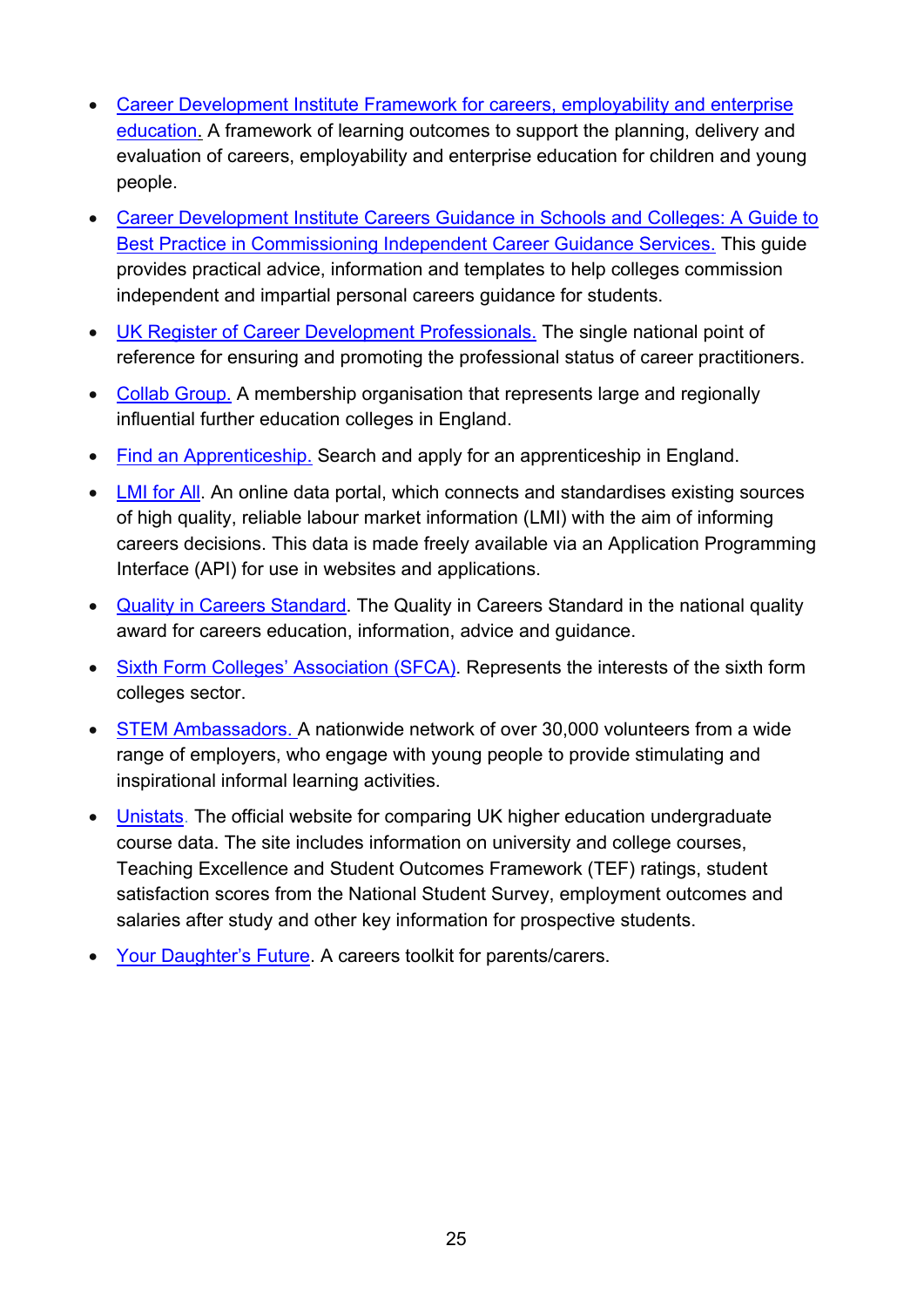#### <span id="page-25-0"></span>**Other relevant departmental advice and statutory guidance**

- [16 to 19 Study Programmes: guide for providers. G](https://www.gov.uk/government/publications/16-to-19-study-programmes-guide-for-providers)uidance on the planning and delivery of 16 to 19 study programmes, including traineeships for those aged 16 to 19 and supported internships.
- [College governance: a guide.](https://www.gov.uk/government/publications/college-governance-how-further-education-colleges-operate) Guidance outlining the roles and duties of college governors and academy trusts.
- [Special educational needs and disability](https://www.gov.uk/government/publications/send-code-of-practice-0-to-25) code of practice: 0 to 25 years. A statutory code which explains the duties of local authorities, health bodies, schools and colleges to provide for those with special educational needs under Part 3 of the Children and Families Act 2014.
- [Participation of young people in education, employment or training. Statutory](https://www.gov.uk/government/publications/participation-of-young-people-education-employment-and-training)  [guidance for local authorities.](https://www.gov.uk/government/publications/participation-of-young-people-education-employment-and-training) Statutory guidance for local authorities on their duties relating to the participation of young people in education, employment or training.

#### <span id="page-25-1"></span>**Other departmental resources**

- [Careers strategy: making the most of everyone's skills and talents.](https://www.gov.uk/government/publications/careers-strategy-making-the-most-of-everyones-skills-and-talents) The Government's plan for raising the quality of careers provision in England.
- [T Levels: Next Steps for Providers.](https://www.gov.uk/guidance/t-levels-next-steps-for-providers) Information for post-16 providers on the development and delivery of T Levels.